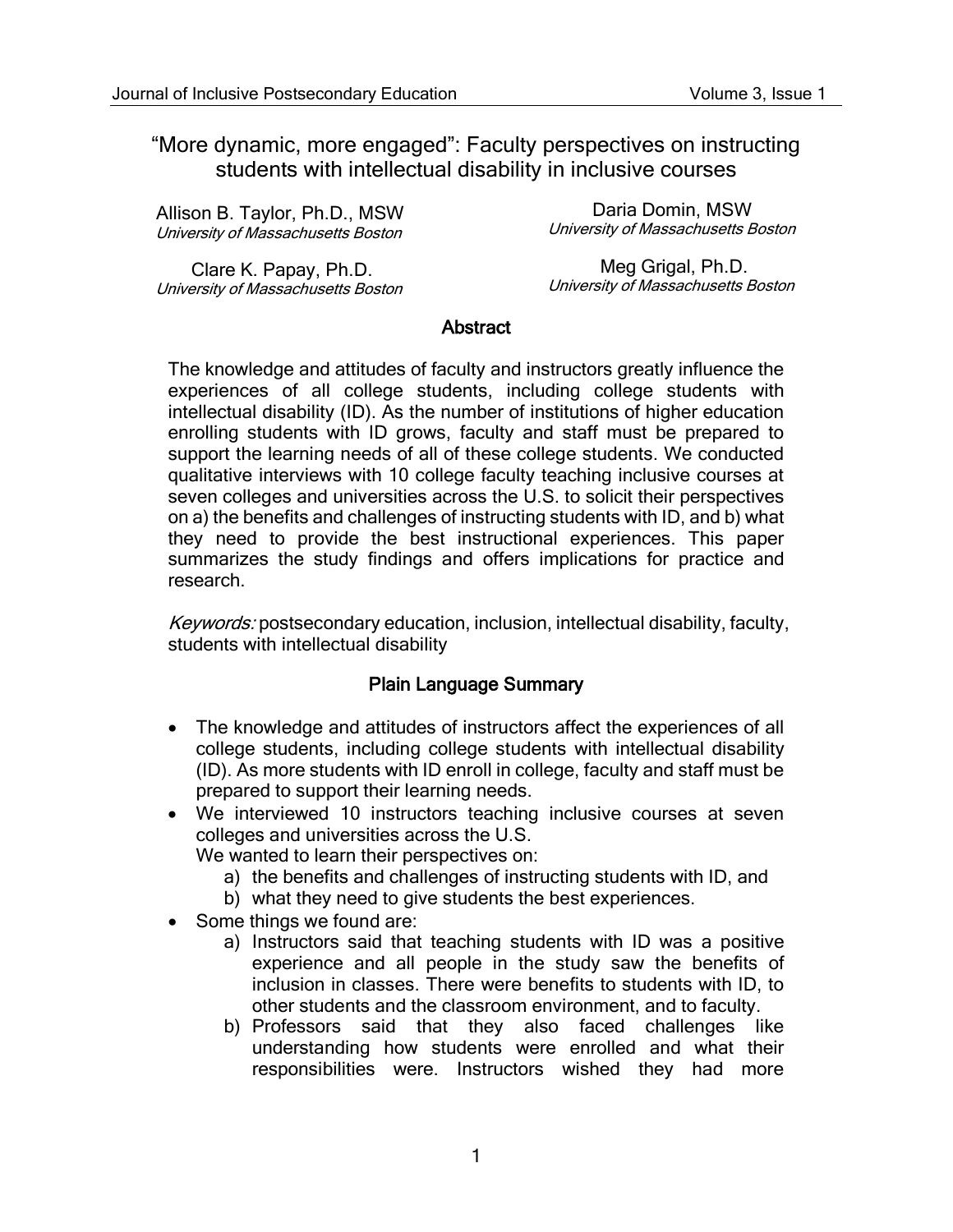information and some worried about their own capabilities for teaching all students.

c) Some suggestions are to prepare faculty before they teach, give them ongoing support, and remove barriers at the college.

Today, approximately one in five students in postsecondary education report having a disability (U.S. Department of Education, National Center for Education Statistics, 2019). Students with attention deficit disorder, depression, or other mental, emotional, or psychiatric conditions constitute half of undergraduates with disabilities (Hinz et al., 2017), and the preponderance of existing research reflects knowledge gathered about the college experiences of these students (Madaus et al., 2018). However, recent federal legislation and funding initiatives have spurred growth in the enrollment in higher education of students with intellectual disability (ID) in the past decade (Grigal et al., 2018). In the context of higher education, the term intellectual disability is defined as a student "with a cognitive impairment, characterized by significant limitations in (i) intellectual and cognitive functioning and (ii) adaptive behavior as expressed in conceptual, social, and practical adaptive skills" (Higher Education Opportunity Act, 2008). One common attribute shared by all students with disabilities is that their experiences in college will be impacted by the attitudes and beliefs of the faculty who teach them. Thus, faculty and staff must be prepared to support the learning needs of all of these college students.

The rights of students with disabilities to access postsecondary education are protected by federal law, which also requires the provision of auxiliary aids and services that allow an individual with a disability to fully participate (Americans with Disabilities Act, 1990; Rehabilitation Act, 1973). For students with ID, the HEOA (Higher Education Opportunity Act, 2008) contained several provisions specifically targeting college access. The HEOA created a new category of Title IV-eligible higher-education program, called a Comprehensive Transition and Postsecondary (CTP) program, designed to support students with ID to receive academic, career and technical, and independent living instruction at an institute for higher education (IHE) to prepare for competitive employment. The HEOA also waived certain qualification requirements for federal student aid for students with ID attending an approved CTP, such as the need to have a high school diploma or equivalent and the requirement to be matriculating toward a standard degree. There are about 298 programs in the U.S. that serve students with ID in 49 states (Think College, 2020), with an estimated 6,440 students enrolled (Grigal et al., in press).

Out of the 298 known programs serving students with ID, 44 are federally funded Transition and Postsecondary Education Programs for Students with Intellectual Disability (TPSID). The TPSID initiative aims to create, expand, or enhance high-quality, inclusive higher-education experiences to support employment outcomes for individuals with ID (https://thinkcollege.net/tpsid). Students attending TPSIDs and other inclusive college programs take college courses with their peers with and without disabilities; thus, faculty may encounter students with a wide range of disabilities, including ID, in their classrooms. A fair number of students with ID audit courses, meaning they may not receive a grade in the standard course registration system (Grigal et al., 2019). Auditing also allows the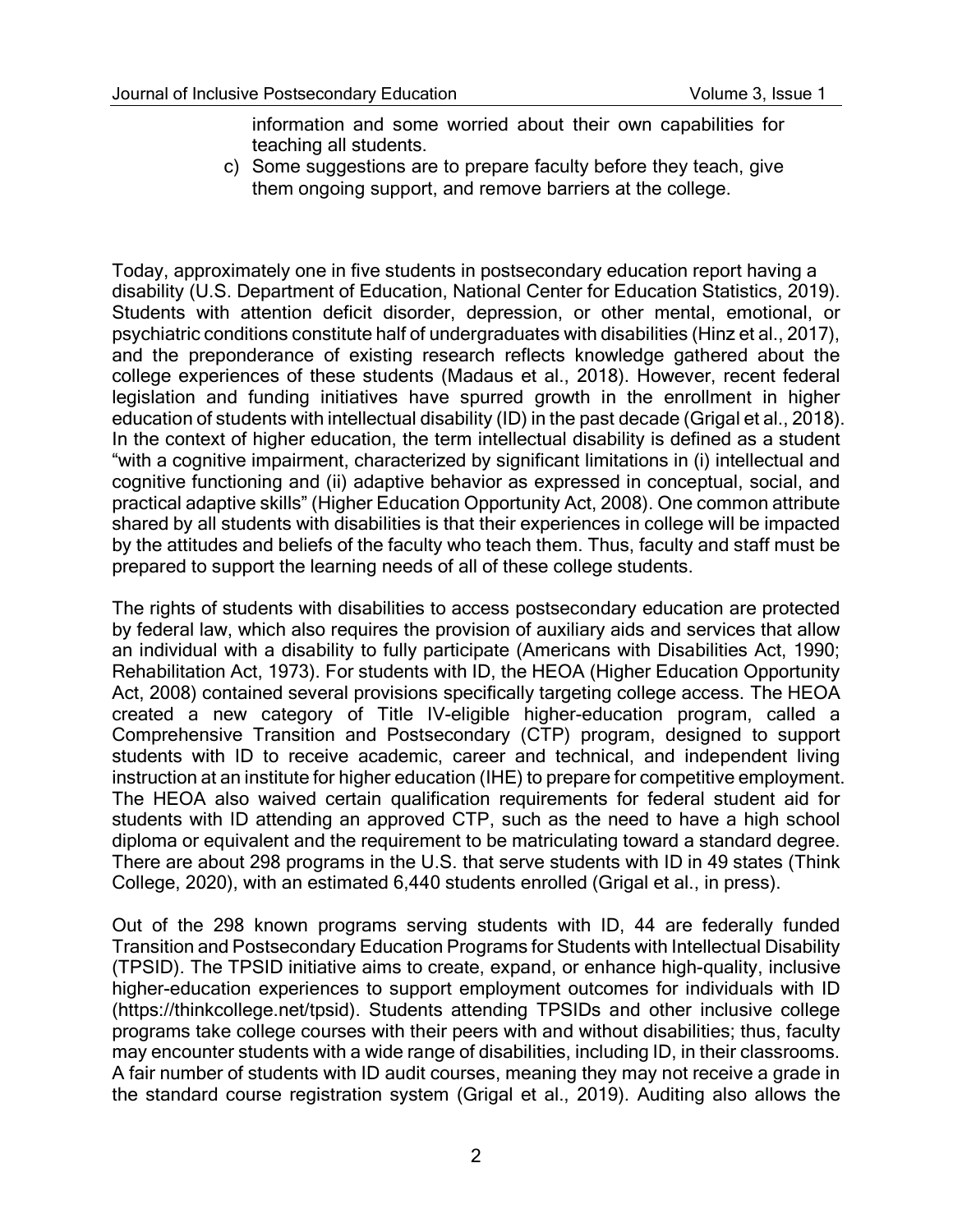possibility of modifications to the course content to meet students' individual learning goals, while still completing program requirements (Kleinert et al., 2012).

Research has demonstrated that the beliefs, attitudes, and behaviors of university faculty directly shape the educational experiences and success of college students with disabilities, yet may vary by disability type (Cook et al., 2009). In a survey of university faculty, 90% of respondents agreed that faculty members understood that students with physical disabilities must have access to campus buildings, but fewer than a third thought faculty knew the characteristics and needs of students with learning disabilities (LD), attention deficit and hyperactivity disorder (ADHD), or psychiatric disabilities (Cook et al., 2009). Faculty members' expectations for success and their willingness to provide accommodations may also be impacted by a student's specific disability label. Sniatecki et al. (2015) found that faculty held more negative attitudes toward students with mental health disabilities and LD than toward students with physical disabilities.

Despite this, studies have also shown that faculty members have mostly positive attitudes toward students with disabilities (Lipka et al., 2019; Sniatecki et al., 2015) and, in general, are willing to provide students with disabilities with supports and accommodations (Vogel et al., 2008). But because college students are less likely to request accommodations than high school students (Newman & Madaus, 2015), college faculty may not be as accustomed to providing all students with needed accommodations. Faculty with limited knowledge of and experience with accommodations may be ill-prepared to effectively implement those accommodations for students. Despite these gaps in knowledge and beliefs, there is evidence to suggest that students with various disabilities, including ID, access similar accommodations (i.e., alternative test conditions, additional time to complete assignments, audiobooks) and modifications (i.e., alternative tests, shorter assignments, modified grading standards) (Grigal et al., 2016; Newman & Madaus, 2015).

Although the bulk of studies related to faculty attitudes and beliefs focus on students with disabilities that are more prevalent in colleges and universities, some studies have begun to explore the attitudes of faculty about students with less common disabilities such as ID and autism (Bonati et al., 2019; Burgin et al., 2017; Gibbons et al., 2015; Gilson et al., 2020; Jones et al., 2016; O'Connor et al., 2012). During the development of a college program for students with ID and autism, a campus-wide survey revealed that faculty were generally positive about the idea of offering inclusive coursework but held mixed beliefs about the potential impact students with ID and autism might have on classroom instruction and on their own time and attention (Gibbons et al., 2015). A similar study found that a majority of the faculty surveyed felt people with ID could succeed in a fouryear college or university; they further indicated a willingness to offer enrollment in their courses to a student with ID (Gilson et al., 2020). Factors predicting higher degrees of acceptance included familiarity with the term "intellectual and developmental disabilities,"[1](#page-2-0) as well as lower faculty rank (Gilson et al., 2020). These results are consistent with findings from Lombardi and Murray (2011) who found prior disability-related training, as well as lower faculty rank, were associated with more positive attitudes towards and

<span id="page-2-0"></span><sup>&</sup>lt;sup>1</sup> Some studies cited in this paper use the term IDD ("intellectual and developmental disabilities"), an umbrella term that includes intellectual disability.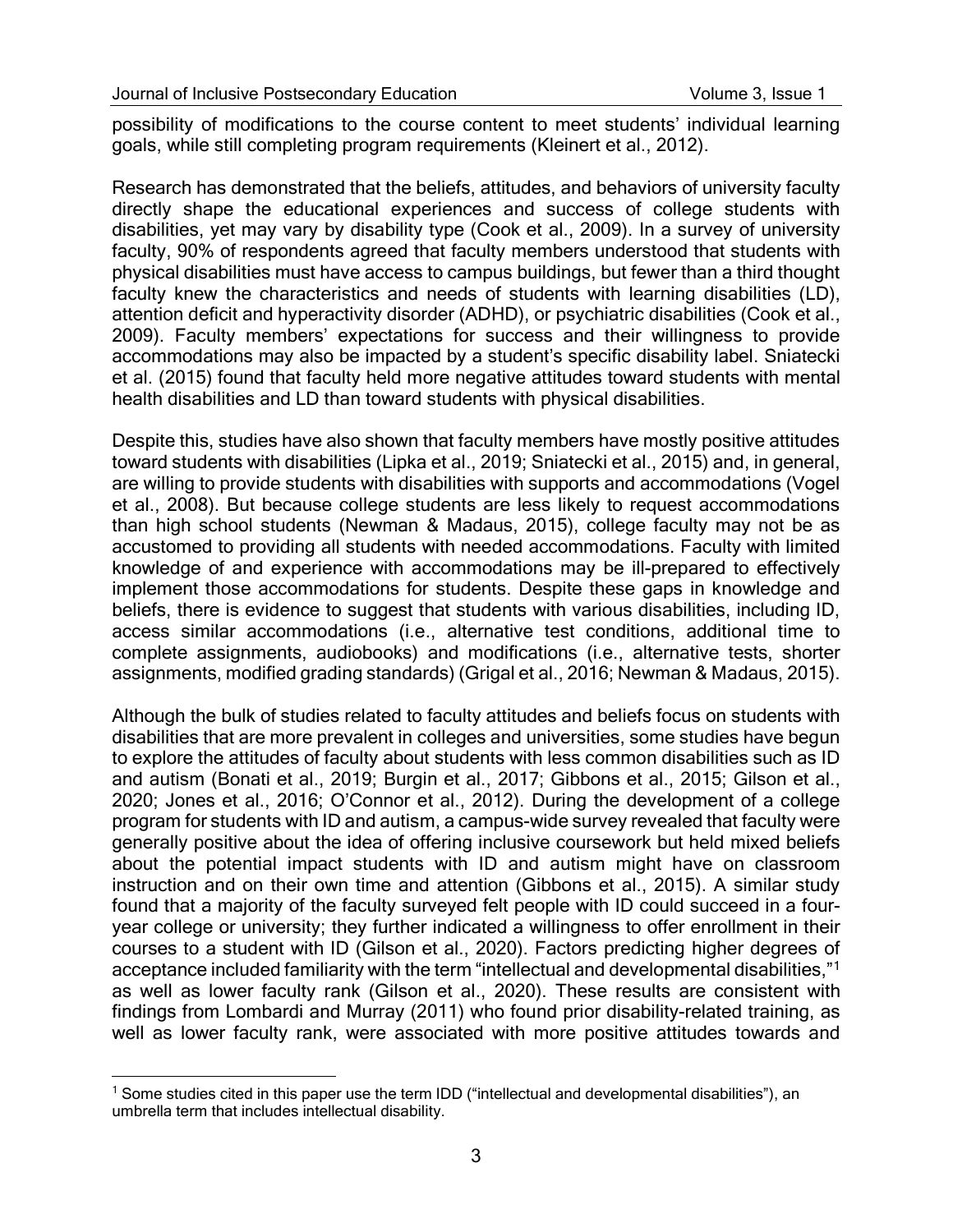greater willingness to make accommodations for students with any disability (Lombardi & Murray, 2011).

While these studies provide some insights about faculty attitudes towards students with all disabilities and students with ID specifically, they do not address attitudes and experiences of faculty who have provided direct instruction to college students with ID. However, research on this topic is emerging. Jones et al. (2016) and Burgin et al. (2017) used a survey and interviews, respectively, to explore the perspectives of faculty teaching courses that included both typical students and students with ID attending college programs designed to support inclusion. In all three studies, students with ID audited their courses. O'Connor et al. (2012) interviewed faculty who taught students in a similar program at an Irish university. A range of supports were provided by these programs, including peer mentors, whose roles vary but may include accompanying students with ID to class, clarifying class instructions, helping with notetaking, and socializing (Jones et al., 2016; O'Connor et al., 2012; Ryan et al., 2017). Faculty across the studies had positive attitudes about inclusive courses and saw benefits for all students and for themselves (Burgin et al., 2017; Jones et al., 2016; O'Connor et al., 2012). Those surveyed by Jones et al. (2016) felt faculty developed greater capacity to use effective instructional strategies for diverse learners. Respondents also observed academic, social, and personal gains among students with and without disability (Jones et al., 2016). In the study by O'Connor et al. (2012), lecturers observed that students with ID positively impacted class dynamics and that all students benefitted from the "relevant and very insightful questions" they posed. Burgin et al. (2017) also highlighted the positive aspects of inclusive courses, with faculty members emphasizing the impact of auditing students' "enthusiasm and engagement in the course" (p. 363).

At the same time, some faculty in these studies expressed apprehension about their capability to successfully support students with ID in their courses and balance their needs with those of other students (Burgin et al., 2017; Jones et al., 2016; O'Connor et al., 2012). One concern was that course content and pacing would be too difficult for students with ID (Jones et al., 2016). Faculty were also concerned about maintaining rigor and not "watering down" the material, but overall, faculty in these studies discovered ways to keep all students engaged while making course material accessible (Burgin et al., 2017; Jones et al., 2016; O'Connor et al., 2012). Another theme common across the studies was a desire from faculty for more guidance and information about program goals, student needs and objectives, and effective teaching strategies for inclusive courses (Burgin et al., 2017; Jones et al., 2016; O'Connor et al., 2012). Suggestions were also offered about peer mentors, including better clarity about their roles, improved communication, and more active recruitment (Jones et al., 2016; O'Connor et al., 2012).

These studies found faculty participants were generally supportive of students with ID and observed benefits for themselves and their other students. However, each of these studies were conducted at a single college or university and thus reflect only the perspectives of each unique postsecondary context. The current study seeks to reflect a broader array of perspectives by seeking input from higher-education faculty across various institutions who have had multiple experiences offering instruction to students with ID enrolled in college courses. The goal of this study was to seek the firsthand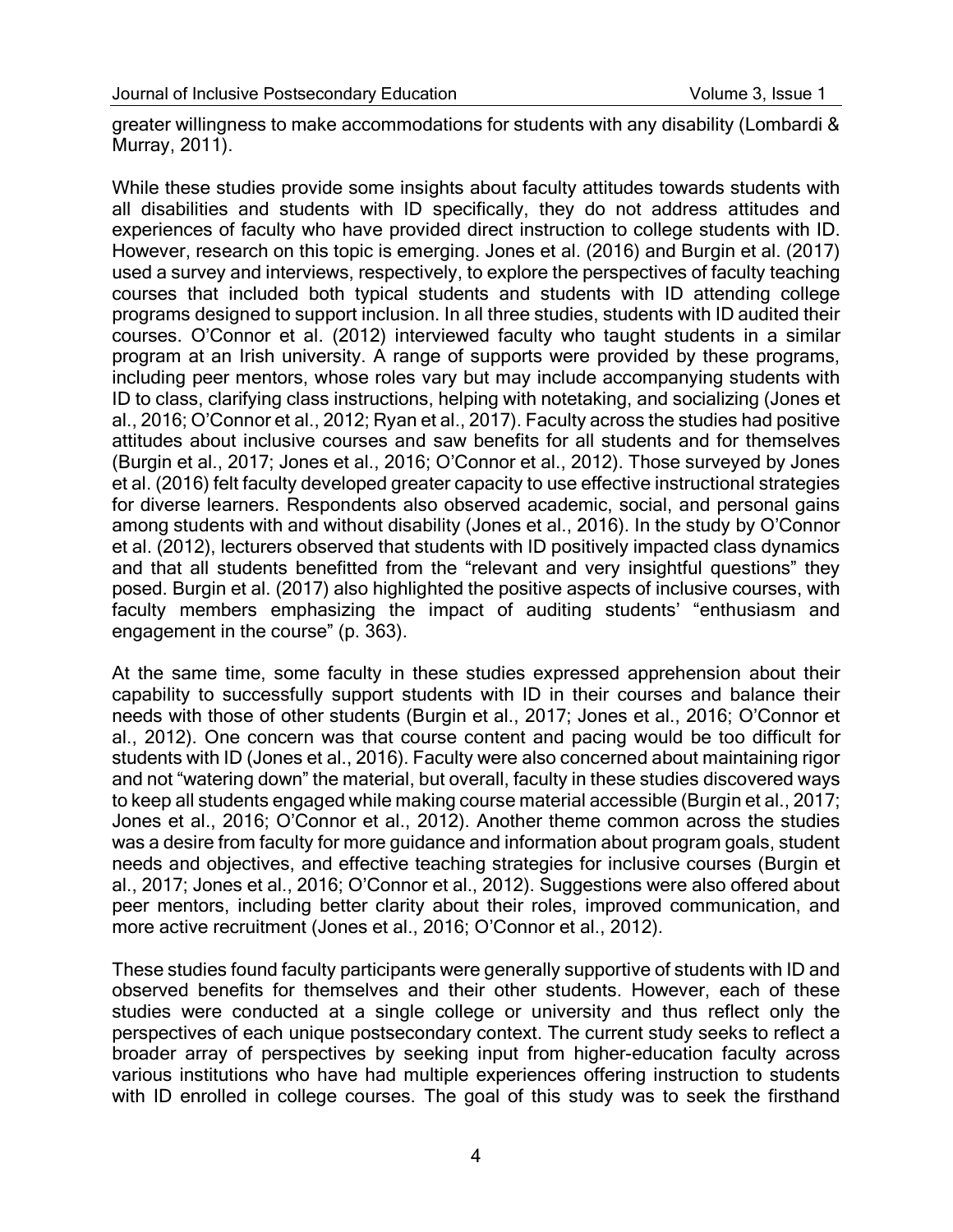experiences and perspectives of faculty teaching inclusive courses across multiple higher-education programs in differing states. We sought to answer the following research questions:

1. What are the benefits and challenges of instructing students with ID in

college courses, and do they differ from other instructional experiences?

2. What do faculty want and need to provide the best instructional experiences

to students with ID?

#### Method

#### Site Selection and Recruitment

Participants were selected from colleges and universities that had received federal funds to create or expand a higher-education program for students with ID (for more information about the TPSID model demonstration projects, see https://thinkcollege.net/tpsid). One of the central tenets of this grant-funded program was to support the inclusion of college students with ID in typical college classes. Researchers contacted principal investigators of these projects, requesting contact information of full-time or adjunct college faculty instructing inclusive courses. To ensure participant perspectives were informed by experiences with multiple students with ID, we sought to identify instructors who had provided instruction to a minimum of three students.

Our outreach yielded 75 faculty names and email addresses. In two successive waves, a total of 73 were sent invitations to participate in an online screening survey to determine eligibility and obtain consent. Through this process, two individuals were not contacted because sufficient participants from their IHE and course area had already been recruited. To be eligible, faculty had to teach at least three students with ID in inclusive courses (courses that enrolled both students with and without ID) during the 2015–16 and/or 2016– 17 academic years. Nineteen individuals responded to the screening survey, three of whom were deemed ineligible. Of the remaining 16 respondents, 15 were invited to participate in interviews. One was excluded because they were staff for the inclusive program. A final 10 faculty members responded positively to requests for interviews.

#### Participant Characteristics

We interviewed 10 faculty (four part-time, five full-time, 1 recently retired) from seven colleges and universities in five states, with an average of 13 years' experience teaching (range 1.5–35 years). Those 10 faculty taught 16 different courses in which students with ID were enrolled. These included courses in art, physical education (such as yoga or basketball), and a range of academic subjects including business, health, religion, science, and writing. See Table 1 for the demographic characteristics of the participants.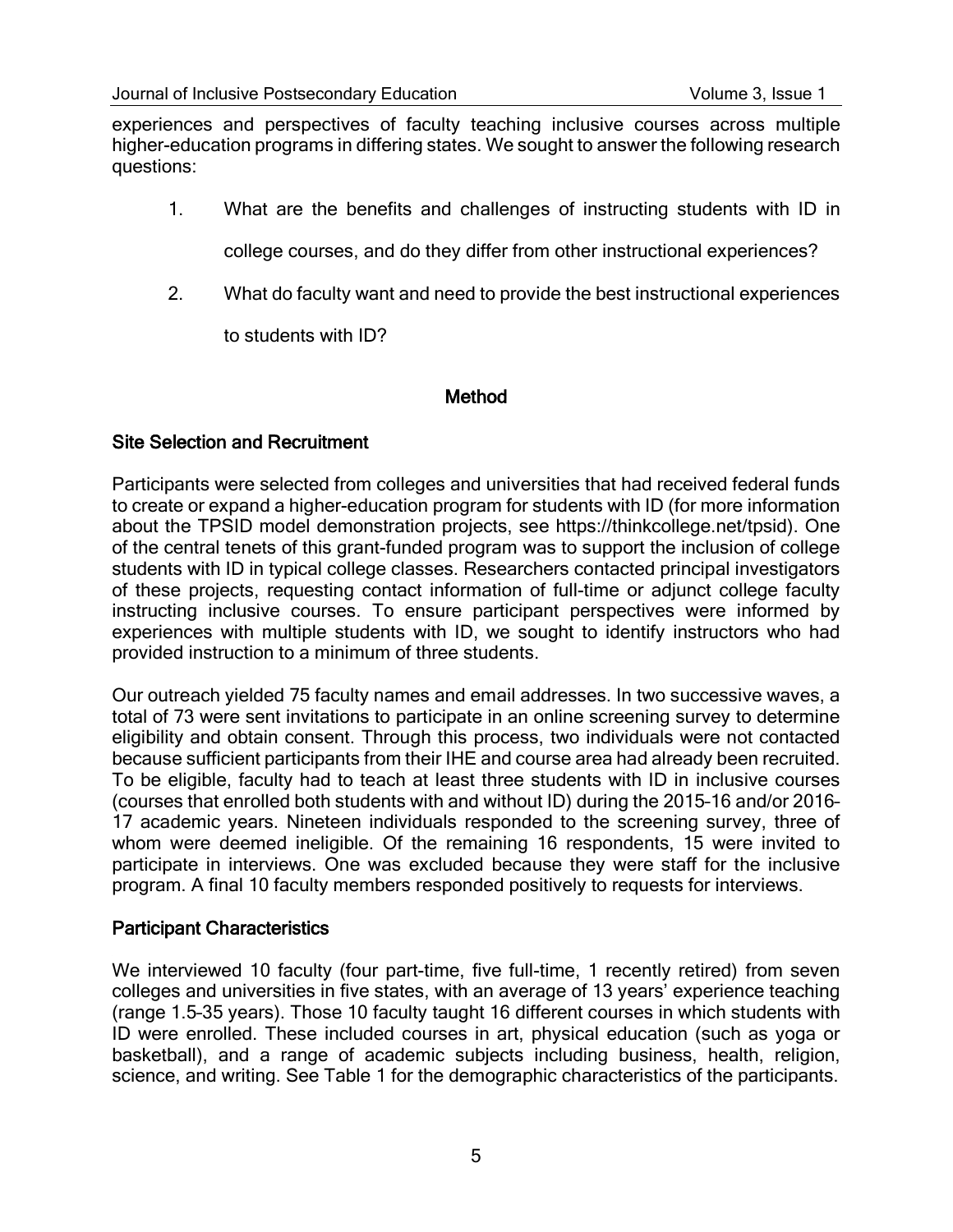#### **Procedures**

#### Data Collection

We conducted semi-structured interviews with these 10 faculty, using the telephone or an online conference call, during the summer and fall of 2018. The interviews were audiorecorded with the permission of the interviewees and professionally transcribed. Interviews lasted from 35 minutes to just over an hour, and participants received a \$50 giftcard as an incentive. We constructed an interview guide comprised of six main questions, each with follow-up questions. The first two questions sought information about the inclusive courses the interviewees taught and about their experiences teaching those courses. The next question dealt with the recruitment process and the participants' expectations prior to teaching their first inclusive course. The fourth question asked how they had been impacted by teaching inclusive courses. The final two questions asked for respondents' advice to faculty and to program staff, respectively.

A flexible approach allowed each interview to be adapted in small ways to maintain a natural flow, for example, by changing the order or phrasing of questions. This approach also allowed interviewers to probe for examples, clarifications, and other relevant content, depending on faculty responses. The first two interviews were conducted by two researchers, one leading the questions and the other providing support and offering occasional follow-up questions. All subsequent interviews were conducted by an individual researcher.

## Data Analysis

Interview transcripts were entered into ATLAS.ti qualitative analysis software for thematic coding and memoing. An initial list of codes was developed reflecting major themes, both deductively from our research questions and inductively from what was said in the interviews. Two transcripts were selected and coded using ATLAS.ti software separately by two different researchers to test the codes. The ATLAS.ti software was used to combine the coded documents so we could compare, contrast, and discuss to reach consensus on how to use each code. The code list was also edited as a result of this process. The remaining transcripts were coded first by one researcher, then reviewed by a second researcher who added or edited coding as needed. When substantial conflicts arose, they were discussed, and consensus was reached. While coding, researchers also wrote memos expanding on themes, posing questions, and brainstorming ideas for analysis. Output files were produced for memos and key themes and used to summarize the findings and draw connections. The key themes and subthemes identified via this process are presented here.

## Findings

## **Benefits**

Faculty indicated that teaching students with ID was a generally positive experience, and all participants saw multiple benefits in having students with ID in their classes. Faculty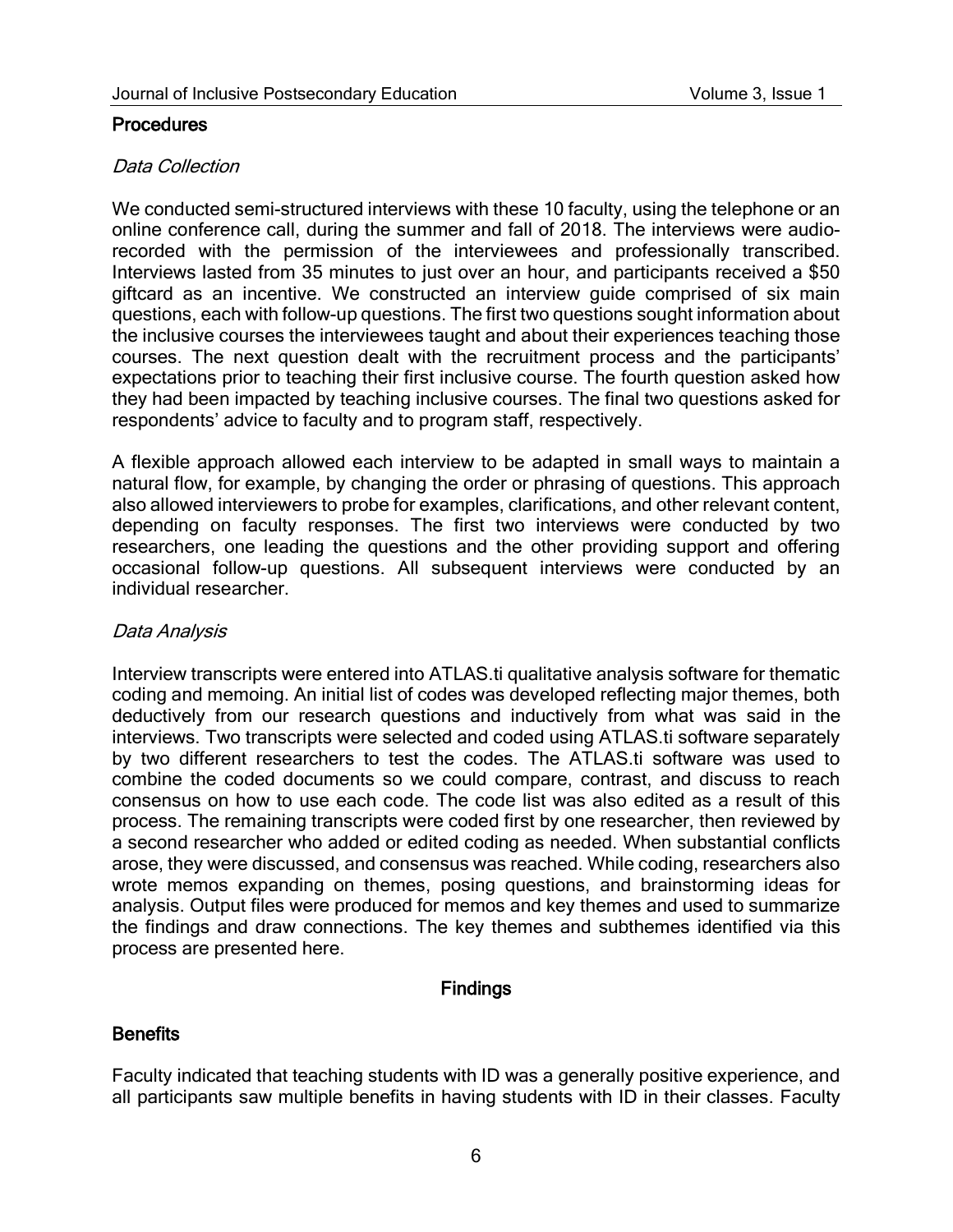observed that the inclusion of college students with ID benefited the students themselves, but also benefited other college students, the classroom environment, and the instructors.

#### Benefits to Students with ID

Benefits to students with ID, identified by faculty, included the chance for students with ID to interact socially with college peers and have opportunities to pursue topics of interest. For example, Participant 8 stated that taking inclusive classes was "really incredible for the student's confidence level," which they attributed, in part, to having classmates listen to and value their opinions. Participant 4, who came to know students with ID over multiple semesters, observed similar positive impacts, such as the development of greater independence and leadership in students with ID. This faculty member provided a specific example of a student with ID who became president of a student club and was planning to go on to a four-year college.

#### Benefits to Typical Students and the Classroom Environment

While the benefits to the students with ID were acknowledged, participants tended to focus more on the benefits experienced by typical students, the classroom environment, and the faculty.

So often my sense is that in these inclusive situations, we're looking at how it

benefits the students with intellectual disabilities. And my interest in research, and

from experience, I just see it the other way around: that they are really—their

presence is benefiting the undergraduate students in many, many ways.

(Participant 4)

Several participants perceived more student engagement in inclusive classrooms. This was characterized by a few as a greater level of "enthusiasm" and a more "positive attitude" on the part of students with ID, and that this "energy" was "contagious among the other students." Participant 4 observed, "My daytime classes are inclusive, and then in the evenings, they're not. So, it's very obvious that the classes that are inclusive are…more dynamic, more engaged." A common perception was that students with ID tended to be "more interested in talking" and asked more clarifying questions than typical students, who were often "reluctant to ask questions" even if they didn't understand the material. All students, they observed, could learn from additional explanation, whether it provided new information or confirmed existing understanding. The willingness of students with ID to pose questions was seen as an advantage for the entire classroom.

Another common theme was that disability, as a dimension of diversity, improved the learning experience of all students by introducing a greater variety of experiences, perspectives, and ways of thinking into classroom discussions. For example, faculty noted that students with ID often bring up "really thoughtful questions" that typical students "just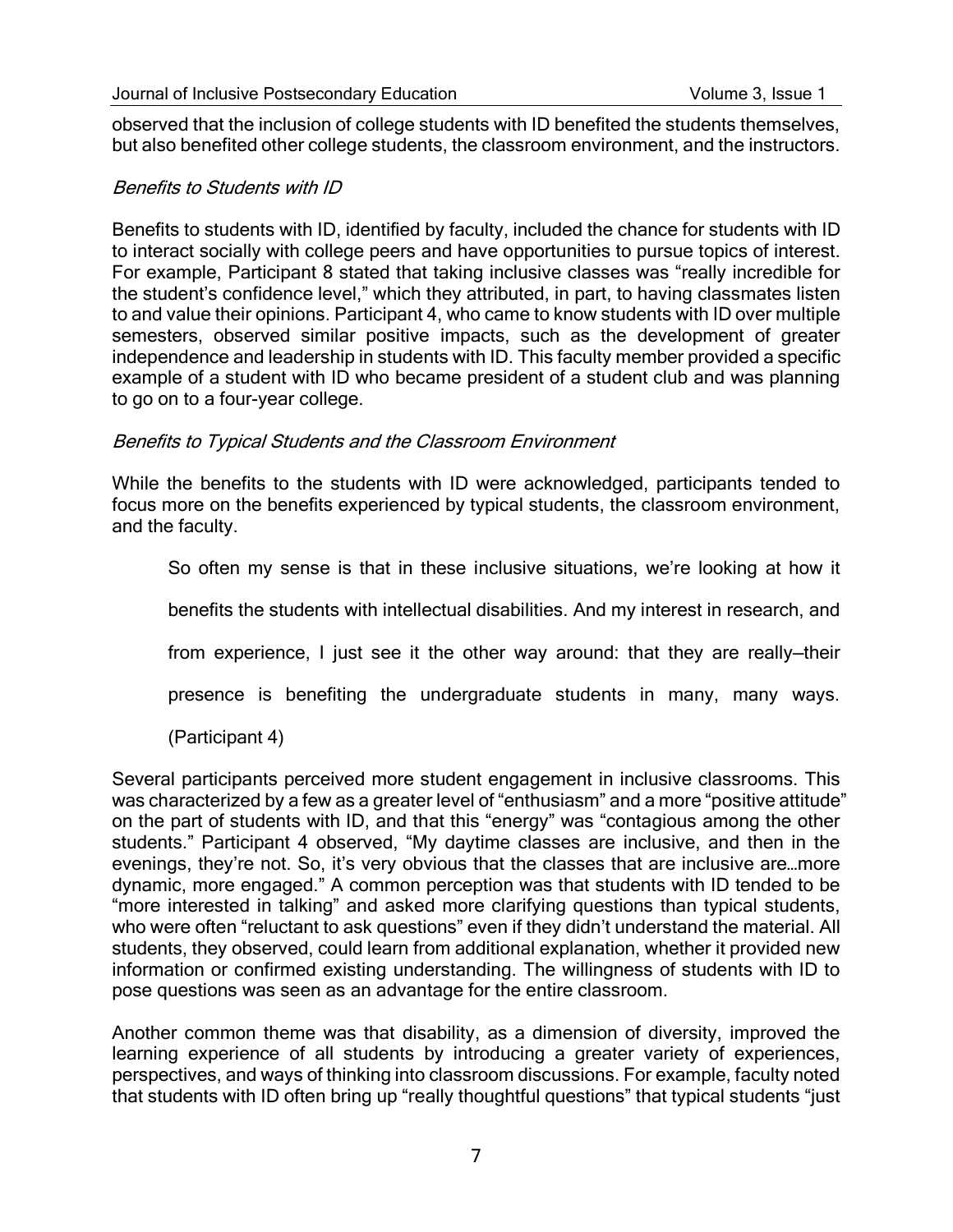wouldn't think to ask." Participant 3 recalled, "We've had some times where [students with ID] will bring up something or ask a question that really sparks a good discussion, which leads to the benefit to the traditional students."

In addition to being exposed to a wider range of ideas, faculty also saw typical students gain skills in collaboration and communication from interacting with classmates with ID. In one course emphasizing group projects, the professor observed integrating a student with ID made their typical peers more thoughtful and creative in dividing up tasks.

It caused the team to have to work a little bit more creatively on how to integrate

the [student with ID] into their team to give them a meaningful task, not just a filler

task or a remedial task. They have to really think about, "Well, how will I give this

student a meaningful role … on the team?" (Participant 1)

Another professor noticed that many other students became adept at drawing students with ID into conversations and eliciting their opinions. Participant 4 pointed out that having classmates with ID was a way for education majors "to see [an] inclusive environment that they could then model in their schools when they become teachers."

In addition to educational benefits, participants noticed positive social-emotional effects of inclusive courses, such as increasing typical students' "empathy and awareness" and "propensity for inclusion" (Participant 10). Participant 7 saw more "acts of kindness" in their inclusive courses, and Participant 1 said inclusive courses were more "service oriented" rather than having an "entitlement culture." Others observed that classmates with and without ID formed lasting bonds, and some typical students went on to volunteer for disability-focused organizations such as Best Buddies. As stated by Participant 8, "I get to see how the [typical] students in the class ... just embrace [students with ID] … That, again, goes back to the dynamics of the classroom … it's a really beautiful thing." Relatedly, some faculty commented on the impact of day-to-day interactions among students with and without ID, seeing typical students become "more accepting" of difference and viewing their classmates with ID as valued peers who are "not a whole lot different" from themselves.

#### Benefits to Faculty

Another recurring theme was the inclusion of students with ID in courses improving faculty teaching skills. For Participant 9, successfully managing a diverse classroom led to increased confidence: "It's allowed me to really impact a wider diverse population … I was nervous. But it really gave myself confidence that I can work with any type of student."

Faculty spoke about improving their lectures by listening to the questions posed by students with ID. During preparation for an inclusive class, for example, Participant 1 said they had learned to "anticipate the question [a student with ID] is going to ask," prompting them to "think about breaking down a concept," pointing out that a clearer explanation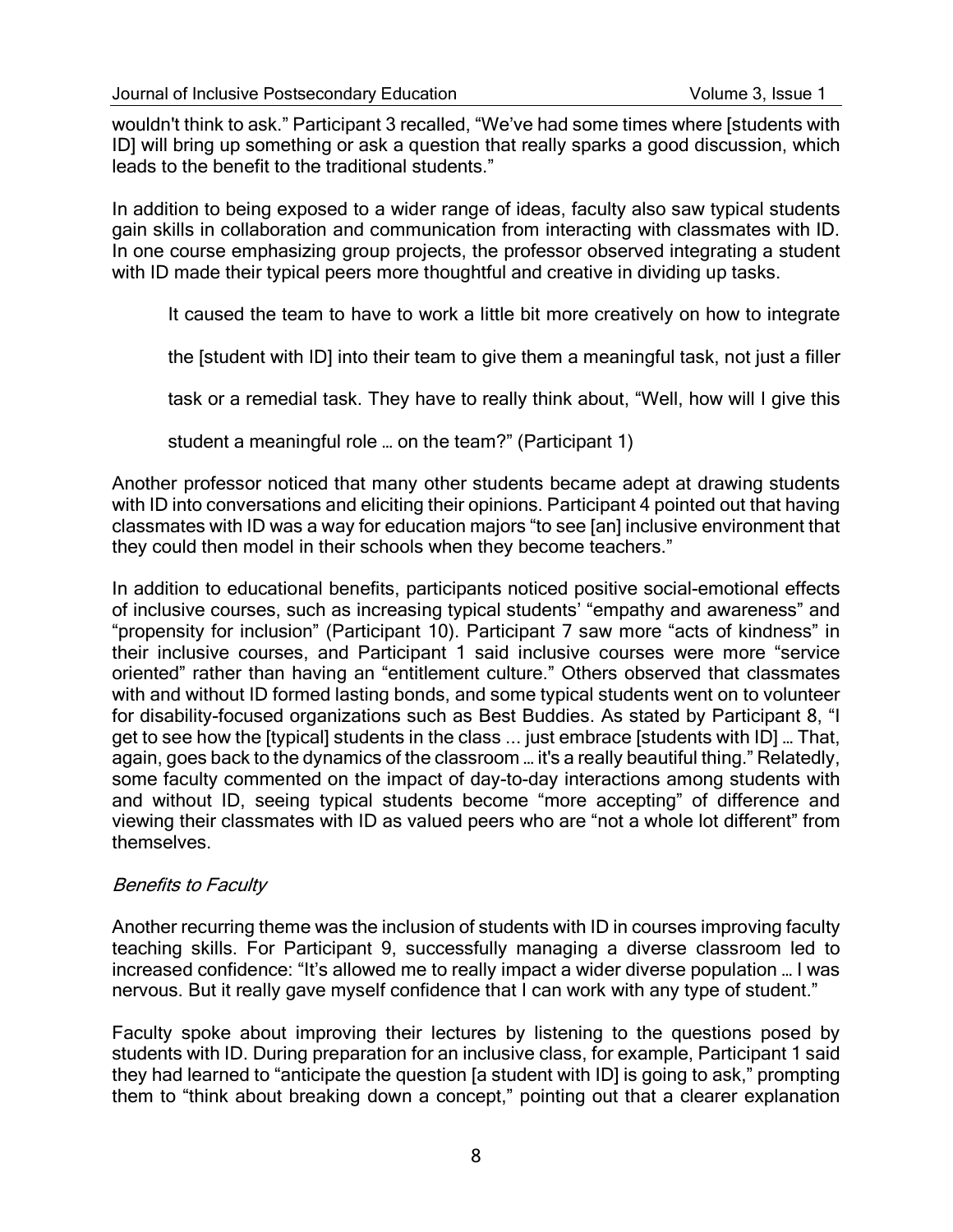also "might benefit the rest of the class." Another participant noted that professors can lose sight of how difficult their own area of expertise might be for someone learning about it for the first time. Having students with ID in their classes prompted them to change their approach.

It really has caused me to stop and think, man, a lot of times I've just made this

material a lot more difficult than it needs to be. So, I think it's helped me make sure

that the material that I'm covering in these classes is accessible to a wider

audience than just a half a dozen people in my field. (Participant 3)

Similarly, a few participants noted that having students with ID in their classes was a reminder about the range of student learning styles, educational experiences, and capabilities. Participant 8, who had nearly 20 years of teaching experience, pointed out, "If you're teaching for a really long time … you can … forget that there are different levels in that classroom. And these students are individuals; it's not just one big classroom." Participant 2 related a similar perspective, stating they "improved" over time in this regard and were able to "focus more on individual instruction" and "meet people where they are, rather than having people meet you where you are as a teacher." Teaching students with ID appeared to serve as a reminder of the wide range of knowledge among students in any given course.

## Challenges Faced by Faculty Related to Instructing Students with ID

Faculty members interviewed in this study also discussed challenges they faced in teaching inclusive courses. They were sometimes confused about the status of students with ID taking their courses and whether they could or should make modifications to the course requirements for those students. They also desired more information about individual students and how to teach students with ID, sometimes expressing doubt in their own capabilities.

#### Understanding the Status of Students and Faculty Responsibilities

Instructors were typically contacted at the start of the academic term by a staff member from the postsecondary education program indicating that a student with ID wished to take their course. Some faculty interpreted this communication as a request for approval, and others saw it simply as advance notification. For example, Participant 7 paraphrased an email they received prior to the term as "you're going to have so-and-so student in your class," whereas Participant 3 paraphrased a "no-pressure" approach this way: "look, if you aren't comfortable or if you don't feel that this is a class that would be suitable … please don't feel obligated."

Instructors were not always clear on the status of students with ID taking their courses, but because they were not expected to assign a letter grade in the standard system, it was apparent that most or all students were auditing or taking courses pass/fail. While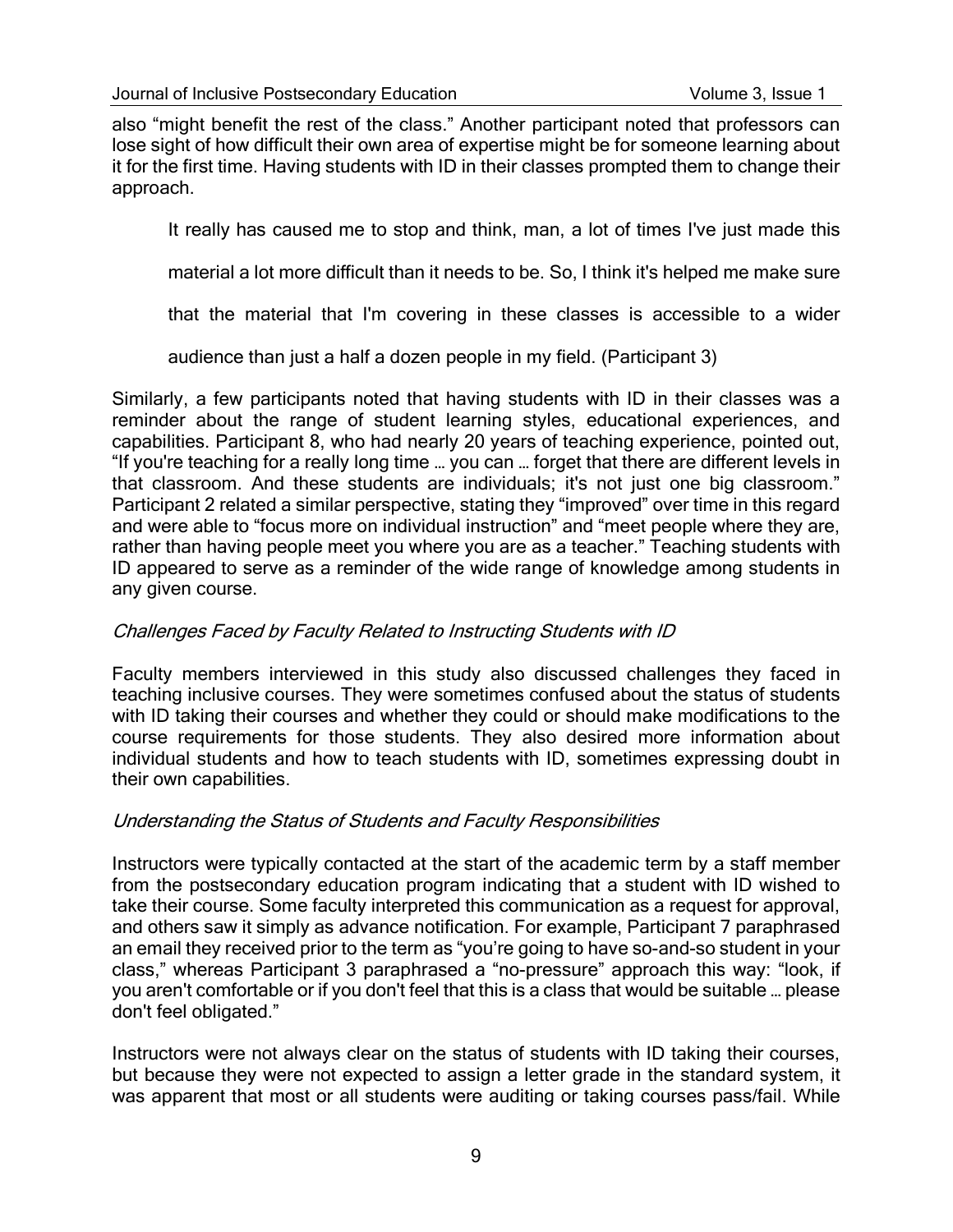allowing for flexibility, this seemed to raise confusion about expectations, as faculty were not sure what they could ask of the students, as illustrated by the following two quotes.

I pretty much allow them to do whatever they want to do in my … classes, because they don't get graded. I mean if someone turns in a paper, I will grade it and give it back to them. But I don't give them a—they don't get a grade on the computer. (Participant 7)

I don't know if I'm supposed to be requiring them to do more, but … what I took from the mentor was that … it's not like grading for regular class. It's sort of allowing the students to participate in the level that they'd feel comfortable and able to participate to make it the most beneficial experience, but I don't know if that's the right philosophy, but that's-—that was the philosophy that I took from it. (Participant

10)

These quotes reflect common themes expressed in many of our interviews. One theme was apprehension about an instructor's authority to require auditing students to take exams or complete any assignments at all, given that they were not required to enter a grade due to the student's audit status. It does not appear that program expectations regarding completion of assignment or grading practices were always made clear, nor was it apparent that instructors requested clarification from either program staff or from students themselves. Instead, faculty often based their approach on communication from the student's peer mentor, who was often another undergraduate student. In trying to provide students with the "the most beneficial experience," many faculty seemed to allow their students with ID to make their own decisions about how much to engage in their course. At times, it was unclear if the decision-makers were the students or their peer mentors. For example, one noted that peer mentors arranged for alternate testing sites when students with ID needed them, without the involvement of program staff or the institution's disability services office (DSO).

Without solid direction, faculty found identifying appropriate and needed accommodations and modifications to be a challenging task. Faculty were generally used to students making specific accommodations requests with documentation from the DSO, but some found that this was not always the case for students with ID. In addition to granting accommodations requests when they were made (such as alternate testing sites), some faculty made modifications (such as reducing wordcount requirements on papers), without knowing what, if any, modifications were expected or appropriate. In some cases, modifications were made in collaboration with the student and/or peer mentor, and a modified syllabus or list of assignments was established. One instructor, who oversaw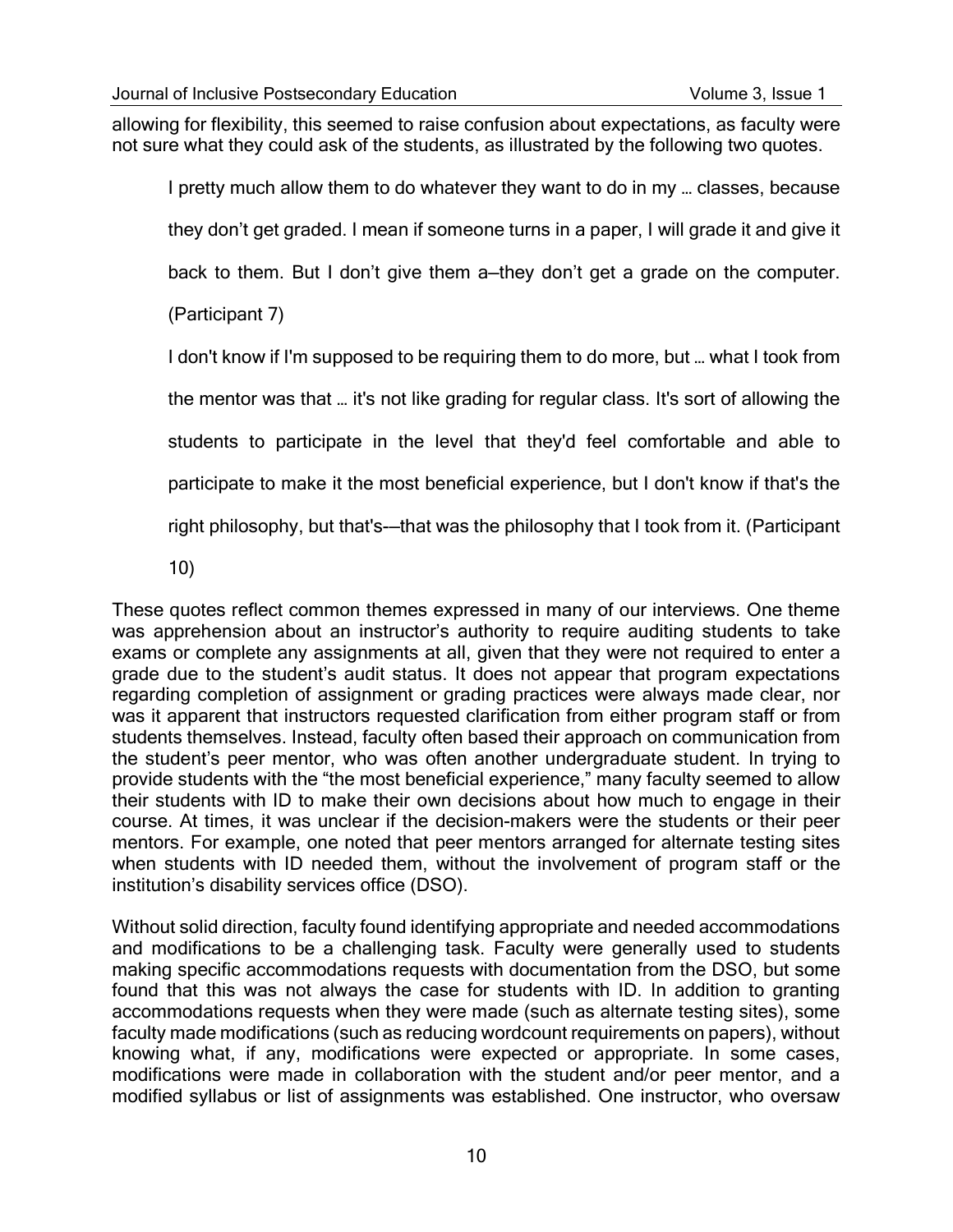several sections of an inclusive course, created a standard modified syllabus for all students with ID. Yet others, as depicted in the quote above from Participant 10, who allowed students with ID "to participate in the level that they'd feel comfortable," described a more hands-off approach.

#### Desire for More Student Information

Faculty frequently indicated that they did not know enough about students with ID to be able to effectively teach them. Some indicated that more information about the students would allow them to better understand their capabilities, and this might guide their expectations and their teaching. Participant 6 explained, "I wasn't quite clear—you don't have to tell me what the disability is, but what could I expect. That's what it is. What could I expect in terms of their capabilities? I wish I had known more."

Some faculty wanted to know a student's disability or diagnosis, to help determine if the course was a good fit. Others sought this information, indicating that it would aid in making accommodations and course modifications. Some faculty seemed to understand that this was not information they could or should know; others appeared unsure and seemed to find it difficult to form their questions. For example, Participant 7 had inquired with the program staff about two students who were joining an upcoming class:

I've already said to them twice, "You wanted to give me information." And I don't

know what the line is. I don't know if it's politically correct or if they can or can't do

it, I don't know any of that stuff either. (Participant 7)

This instructor, like others in the study, felt they not only received insufficient information about individual students, but also needed a better understanding of the type of information they should know.

Some faculty also expressed interest in better understanding their students' academic goals and needs, particularly in relation to the course topic. Participant 4 explained, "I would say that as faculty, at the moment, we don't have a lot of information about the students. So, I am never entirely clear what their goals are, what their needs are." Also expressed were desires for information about "best practices" for teaching students with particular disabilities—"like, here are some things that work best as you try to engage with or interact with a student with these disabilities" (Participant 1). The way these questions were framed suggested that the information would be expected to come from professional program staff and not directly from the students themselves.

#### Faculty Perceptions of Their Own Capabilities

A few faculty expressed a higher comfort level in teaching students with ID, seeing the experience as similar to teaching students with other disabilities, such as "students who were speech impaired [or] who were sight impaired." Others saw teaching students with ID as requiring a distinct skillset, one they did not possess at first. Most recalled some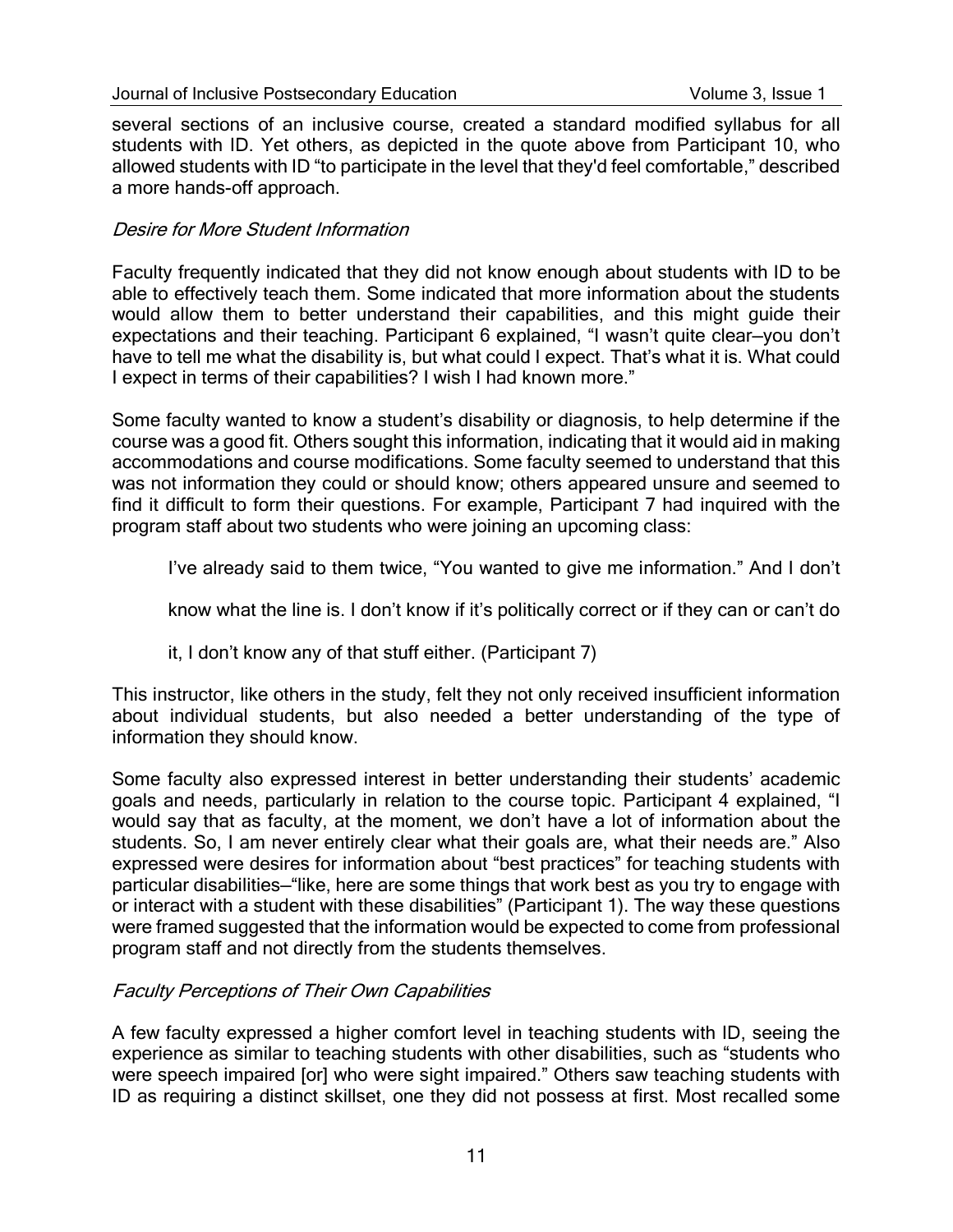level of apprehension before their first inclusive course and attributed this to lack of knowledge and experience. However, instructors described increasing comfort over time. Participant 3 explained, "It wasn't until the end of that first semester that I really started to understand, okay, I get what this program is trying to do now. But there's a pretty big learning curve there that first semester or two."

For some faculty who had formal training in teaching diverse learners, having a student with ID did not appear to cause as much trepidation. For example, Participant 8, who had worked in special education before teaching at the college level, emphasized that training and experience conferred confidence:

I probably taught my college classes with the idea that there are some students in

there with disabilities … I was so used to working with teachers so that they could

differentiate for all different levels that even in the college classroom I did that just

naturally because it's what I was trained to do, luckily. (Participant 8)

On the other hand, Participant 9 recalled being initially "nervous" at the idea of teaching an inclusive course, saying teaching students with ID "was not my training, and so, I didn't know what that meant." This participant, who later gained significant experience both in teaching students with ID and advising other instructors, reflected that even though faculty nearly always felt nervous at first, they did not necessarily need any special training:

The challenge for faculty, is for about 90 percent of them, if not higher, there is this

misconception that they need specialty training or certification or they get scared,

which is not necessarily the case. (Participant 9)

#### Improvements Sought by Faculty to Enhance the Experience for All

Faculty offered some suggestions on how to enhance future faculty recruitment practices. They also indicated that the experience of enrolling and instructing college students with ID could be improved with some changes in communication and engagement with postsecondary program staff before a course started and while the course was being offered.

#### Prepare Faculty Before They Begin Teaching

Participants suggested that highlighting and sharing the benefits of inclusive courses might reduce feelings of apprehension in potential future faculty.

What could convince me if I was on the edge or if I was considering it and wasn't

open to it was, "What are the benefits to me as an instructor or to the students in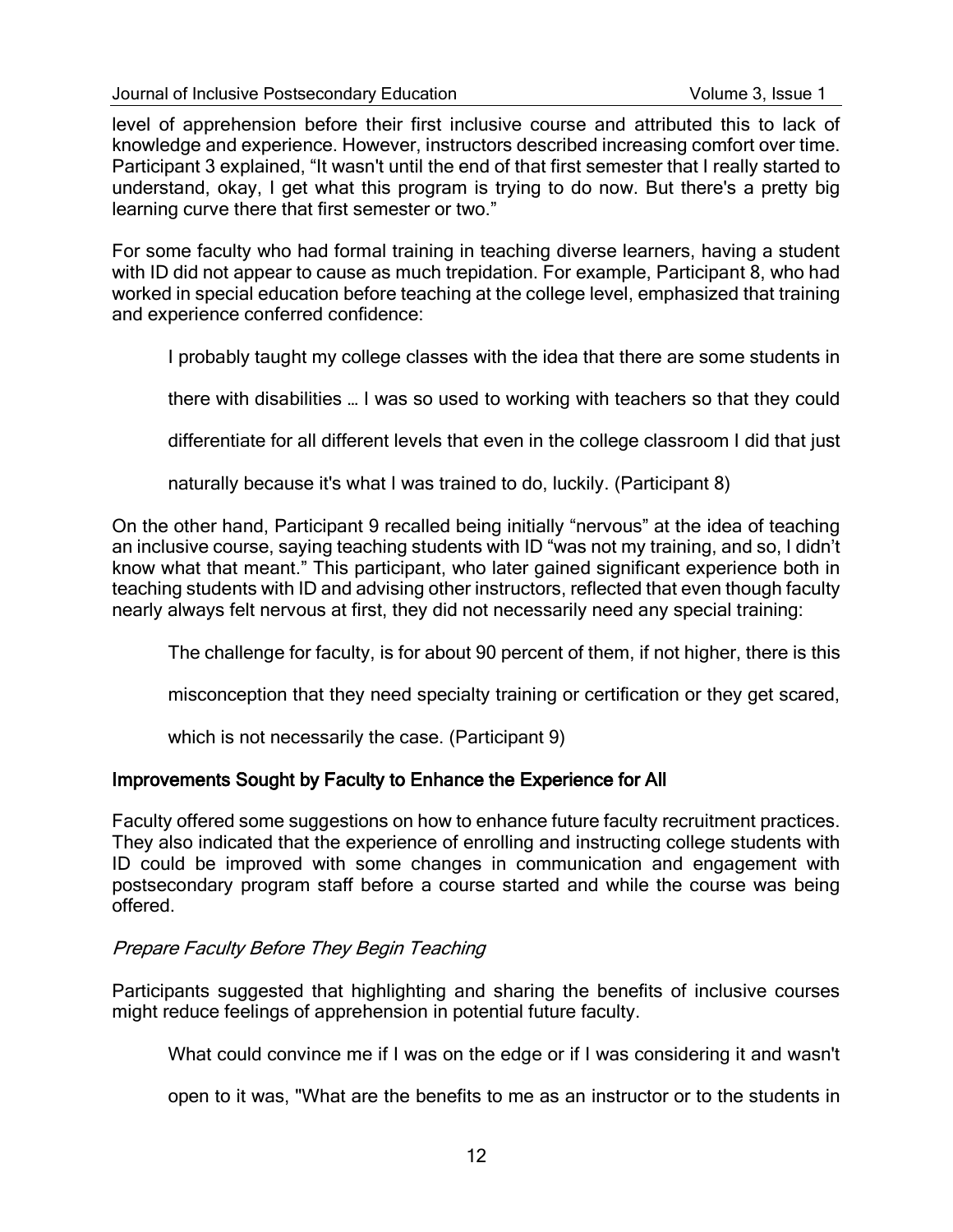the class, in terms of learning experiences, and to the participants in the program,

and what they will ultimately get out of it?" (Participant 9)

Another participant suggested that an instructor could observe a colleague's inclusive class, "to realize that it's not as difficult as you might think":

It doesn't disrupt your class. It doesn't change the material. It may change the ways

in which you present some things, but it's not—you don't have to go back and

reinvent the wheel should you decide to have [student with ID] in your class.

(Participant 3)

Faculty suggested that program staff could provide instructors with clearer information about the inclusive postsecondary programs students were attending, such as their purpose, goals, and objectives. Additionally, better information could be offered regarding the time commitment, academic accommodations, course modifications, and grading.

#### Provide Ongoing Support to Faculty

Some participants expressed a desire for ongoing support, as well as information about the types of support they could request from program staff. One faculty suggested that a mid-semester check-in would be helpful. Another suggested that faculty should receive more guidance about the role of peer mentors and went so far as to suggest that when possible, programs could assign staff members as mentors. Several participants advocated for more guidance on "best practices" for teaching and assessing students with ID, some asking for opportunities to interact and ask questions with program staff.

I think a lot of times, especially younger faculty may feel a little bit intimidated not

really knowing—this is a little bit different. They don't have a class, as far as I know,

in graduate school about how to teach [students with ID]. And so, how do we do

that? And so, having a system in place where people are allowed to ask questions

is incredibly important. (Participant 3)

Suggested formats for this information included short videos, written "tips," and targeted trainings prior to and during the semester. Some participants also suggested that the programs facilitate opportunities for faculty to learn from each other, such as an "interest group" to "let professors share their experiences" (Participant 1).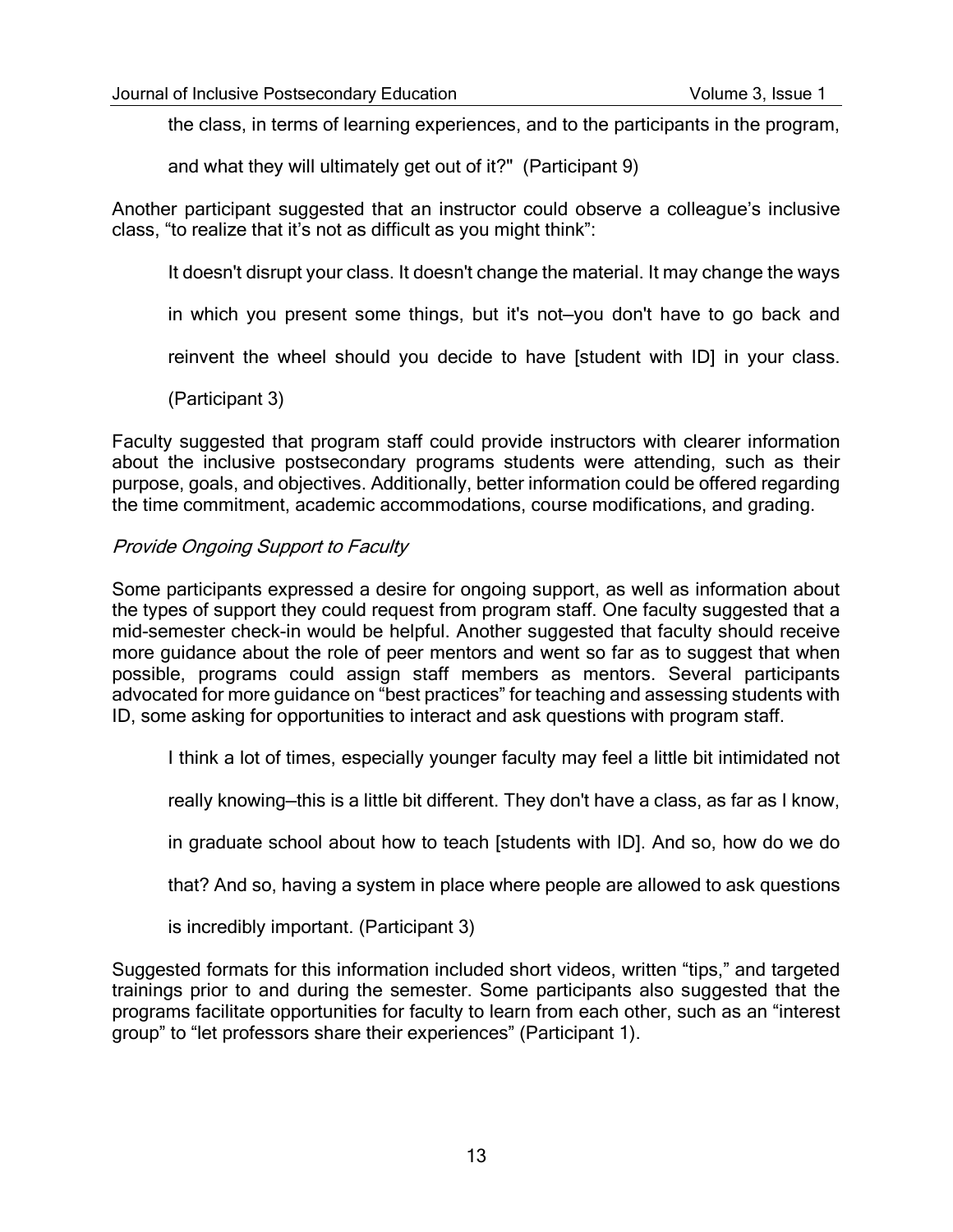Coordinate With the IHE to Address Structural Barriers

Faculty indicated an overall need to align the students' experience with existing systems within their college or university. As noted previously, in some cases, faculty were confused about the systems used to clarify the registration process and enrollment status. In other cases, faculty sought clarity about grading requirements, especially when students with ID were registered as auditing students. Additionally, participants also wanted to know what campus programs and resources were available to students attending inclusive postsecondary programs. For example, Participant 10 was confused about how to coordinate accommodations with the DSO: "My sense is that there needs to be … better interaction between DSO and [the program] because DSO has the capacity to help facilitate … at least some of the accommodations." Others recommended removing bureaucratic barriers, such as eliminating the need for approval from department heads before admitting a student with ID into a class. Overall, some faculty sought better integration of inclusive programs into the general campus structure.

#### **Discussion**

Our findings resonate with and add to prior research on faculty perspectives and experiences (Burgin et al., 2017; Jones et al., 2016; O'Connor et al., 2012) by presenting data from a broader range of higher-education programs across the U.S. This study contributes to the growing evidence of the array of benefits that inclusive courses offer to faculty, peers, and students with ID. The findings also suggest a need for more faculty support to enhance the experience for everyone involved. Faculty in this study were overwhelmingly positive about the experience of teaching inclusive courses but generally felt unprepared to teach students with ID, especially at first. Even professors with more experience teaching inclusive courses had gaps in knowledge and wished for more information and guidance. Many reported feeling anxious when first approached and unsure if they could be effective, but over time, their confidence grew. To maximize the benefits reported in this and previous studies (Burgin et al., 2017; Jones et al., 2016; O'Connor et al., 2012), faculty desire information, guidance, and support from program staff, to help them be effective instructors.

#### Faculty Understanding of Program Structure

Faculty interviewed for this study had gaps in their understanding of the inclusive postsecondary programs at their institutions, despite having taught multiple students who attended those programs. Faculty were often unclear about the enrollment status of students with ID, most of whom appeared to be auditing their courses. Some were unaware how the programs were structured or even what their goals and expectations were. Faculty did not tend to know what information or supports were available to them as faculty or to students, apart from the peer mentor.

#### **Auditing**

The students' auditing status seemed to add to faculty's confusion about the educational goals of individual students and the program overall. This raises a question for instructors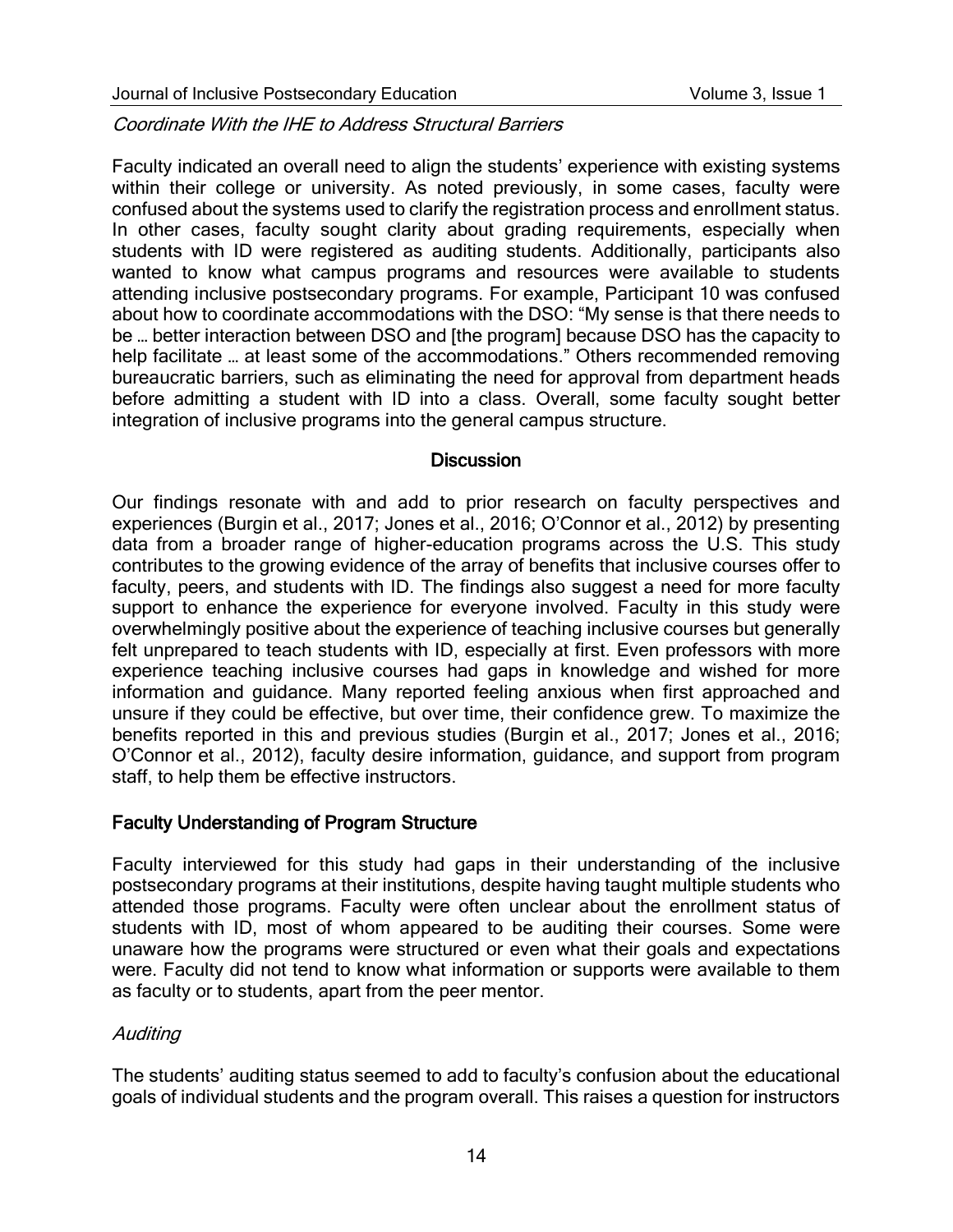who want to offer access to inclusive courses they teach; what are the responsibilities of the student and professor when the student is not receiving credit or an official grade for a course? Auditing usually requires the permission of the instructor, and a student's role in an audited course may be limited, depending on arrangements between the student and instructor (Bonati et al., 2019; Mock & Love, 2012). In the context of inclusive courses for students with ID, auditing status may allow more flexibility in course assignments and assessments, so students can achieve their own learning goals and program expectations (Kleinert et al., 2012).

The faculty interviewed for this study had a range of responses to the audit arrangement. Approaches included offering a standard set of modifications for all students with ID, making individual agreements with students on expectations, and taking a completely "hands-off" approach. Faculty who took the latter approach explained that they were unsure whether they could impose any requirements on students who were not going to receive a grade or course credit. Most college courses are structured to assign scores or letter grades, and the instructor's authority rests, at least in part, in their power to assess students and to determine if they can receive course credit. Consequently, if no official grade or credit is issued, then it is less clear whether the professor can expect the same quality and quantity of work. This appeared to be one aspect of participants' confusion over their roles and responsibilities in teaching students with ID.

Another possible side effect of the auditing arrangement was confusion about students' educational goals and whether the instructor's course would contribute toward those goals. Accustomed to teaching students working towards an established degree program, some faculty were unsure whether their courses fit in the educational plans of students with ID. In the absence of clear communication about the objectives of the inclusive postsecondary programs, faculty may not have understood the important role of a variety of inclusive courses. However, the extent to which the faculty expectations were based on the auditing arrangement or lack of information, and how much was due to their perceptions of a student's disability, is unclear.

## Peer Mentors

Peer mentors are an integral form of natural supports for students with ID on the college campus (Carter et al., 2019), offering social, academic, employment, independent living, and transportation supports (Grigal et al., 2019). In the 2018–2019 academic year, 86% of the grant-funded TPSID programs utilized peer supports for students with ID (Grigal et al., 2019). In our study, faculty reported that peer mentors had key roles not only in providing direct support to the student but also in bridging the communication gap between faculty, students, and the program. Faculty indicated that they relied on peer mentors quite a bit but were generally unclear about their training, experience, role, and responsibilities.

In some cases, faculty treated the peer mentor as their primary contact, relying on the peer mentor to convey information to and from the student with ID and program staff. In cases like these, instead of communicating directly with the student and expecting the student to participate, the faculty may have seen the peer mentor as more than a support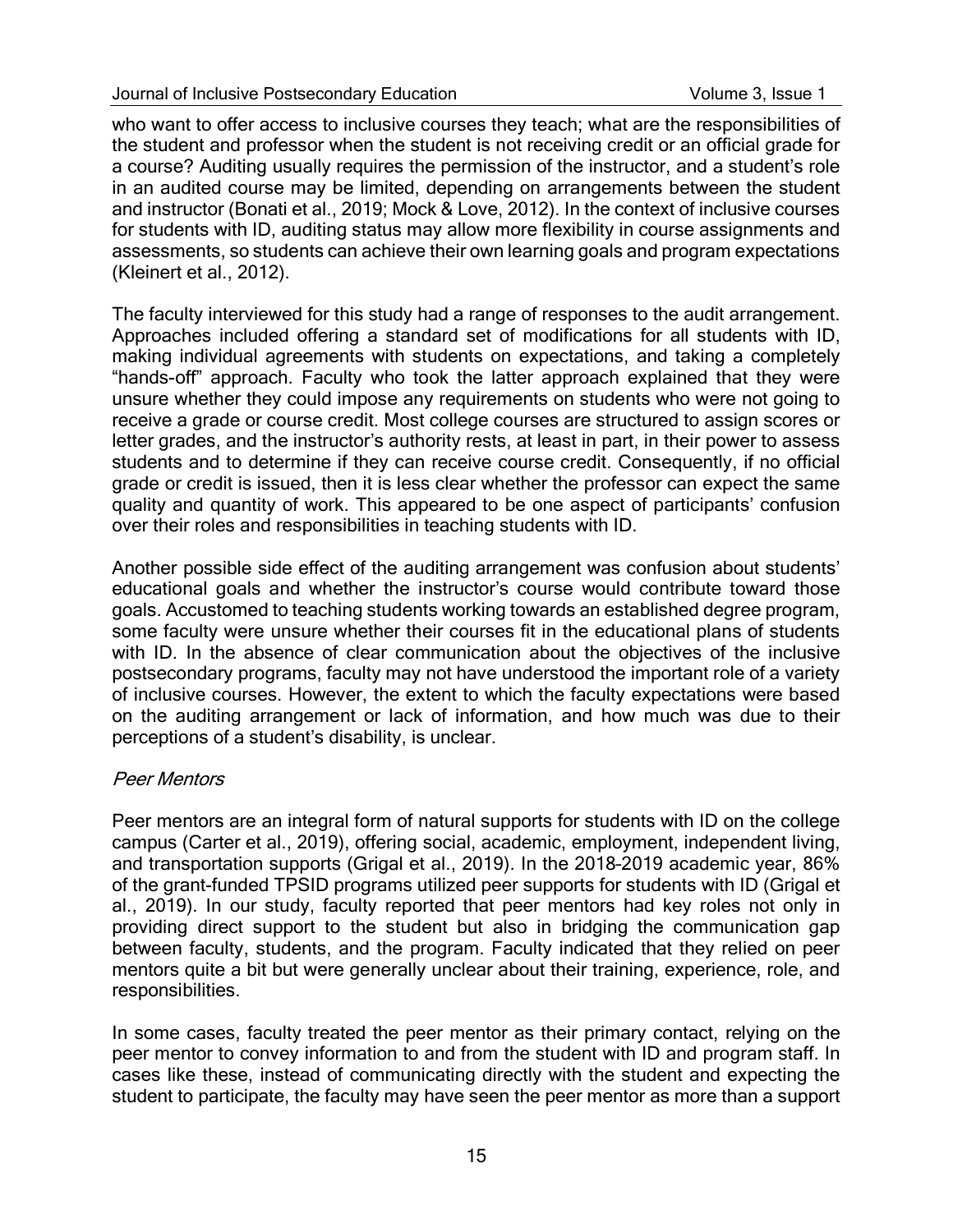person, but instead also as a proxy for the student with ID. It is unclear whether reliance on peer mentors was due to the instructors' expectations of their students' capabilities, miscommunication or lack of communication with program staff, the actions of the peer mentors themselves, or other factors. However, without clear guidance about the role of the peer mentor and the expectations for the student's engagement, an instructor may not consider another option.

#### Faculty Preparation on Teaching and Accommodations

Faculty identified gaps in their knowledge, especially around how to teach diverse learners and better manage inclusive classrooms, and they indicated interest in addressing those gaps. College and university faculty often lack any formal pedagogical training, having focused their graduate education on research and developing content expertise (Gaff et al., 2003; Robinson & Hope, 2013). Despite increasing recognition of the need for more preparation for teaching in some graduate program disciplines, the emphasis tends to be on practice through teaching assistantships, rather than formal instruction in how to teach (Gaff et al., 2003). More specifically, faculty tend to lack formal training in accommodating disabilities, and faculty in this and other studies (Burgin et al., 2017; Hansen & Dawson, 2019; Jones et al., 2016; O'Connor et al., 2012) doubted their ability to effectively teach students with ID and other disabilities. Research has shown the value of professional development in helping faculty feel more competent in their overall pedagogical skills (Gaff et al., 2003; Wurgler et al., 2014) and in their disability inclusion strategies (Vaughan & Henderson, 2016). Training on accommodations and teaching practices to support students with disabilities has also been found to impact the attitudes and perceptions of faculty members towards students with disabilities in higher education (Dallas & Sprong, 2015; Li, 2020; Lombardi et al., 2011; Lombardi & Murray, 2011; Murray et al., 2009; Sniatecki et al., 2015).

Universal design (UD) is one approach recommended to improve teaching and learning for students with disabilities (Lipka et al., 2019). Based in an architectural principle for building inclusive environments, UD in education is used to make instruction as accessible to the widest range of learning styles and needs (Meyer et al., 2014; Scott et al., 2003). Using UD principles may reduce the need for individual accommodations because pre-planning for the course would take into consideration the learning styles and needs of all students (Scott et al., 2003). Findings from previous studies (Dallas et al., 2014; Li, 2020) suggest that faculty have generally positive attitudes toward UD instructional methods; however, they are not necessarily knowledgeable on how to implement these guidelines in their classes.

Faculty in our study did not discuss UD principles, nor did they indicate that UD was implemented in their classrooms. However, using a UD framework could serve to reframe faculty concerns and help address some of the challenges they faced. UD places an emphasis on the mastery of knowledge and skills and on flexibility in the methods of learning (Hartmann, 2015; Meyer et al., 2014). Traditional special education settings are often designed to accommodate people who have a particular disability label or a perceived level of impairment and thus may use a single educational approach based on the presumed needs of those people assigned those disability labels (Hartmann, 2015).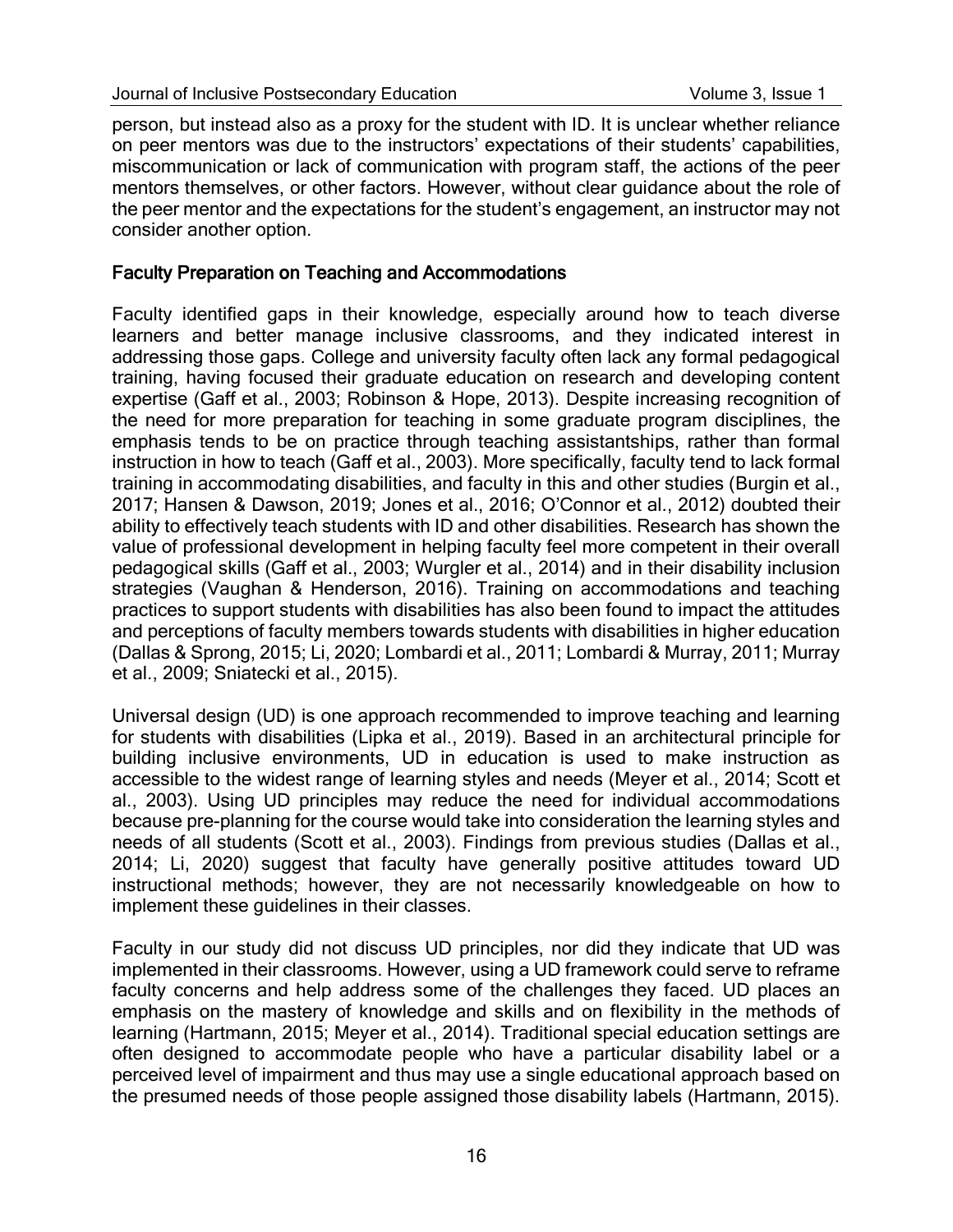#### Journal of Inclusive Postsecondary Education Volume 3, Issue 1

Some faculty wanted to know a student's diagnosis and extent of disability. This information was sought by them to help determine if the course was a good fit or to inform faculty of needed potential accommodations and course modifications. While likely demonstrating positive intentions, that some faculty asked for students' diagnoses suggests that faculty did not understand the legal framework of disability disclosure for college students. This kind of request is consistent with a special education model that emphasizes matching a category of student with type of teaching. Some faculty had a more skills-based framework and wanted to know what students were and were not able to do; indeed, when we drilled down on questions of "diagnosis," this was what instructors were seeking.

However, these approaches still establish a distinction between students with ID and students without ID. Following UD principles, an instructor would assume that all students come to the classroom as expert learners with skills and styles that vary from individual to individual. In this study, if an instructor determined that a student was unable to complete the work as assigned, they typically made or allowed modifications to the amount, rather than the modality, of the assignments. For example, a modification to a writing assignment could be to simply decrease the required length for the individual student. A UD approach might be to identify the knowledge or skills that the assignment was meant to demonstrate and accept a variety of methods to do so, such as a video or presentation, from all students in the class. Other students, with and without disabilities, can benefit from having a variety of options.

A few faculty noticed that changing their approaches to accommodate students with ID actually helped other students understand the material; in other words, they found that updating their teaching style resulted in a better match for the learning styles of more of their students. Most faculty, however, did not appear to recognize (in our interviews at least) that they might have hit on a teaching approach that fit more of their students' learning styles. Noticing these impacts could be an opportunity to observe that their students with ID may have more in common with their peers than the professor may have assumed. Indeed, if there had been a deficit or barrier, these moments of success indicate that it may have been a mismatch between teaching approach and learning styles, and that an overall shift could benefit more students.

#### Implications for Practice

This study offers several implications for practice, in particular for program staff and faculty in higher education, as well as for college students with ID. Program staff could assist faculty in better understanding their program goals through an orientation activity for faculty providing an overview of its goals as well as clarity around general expectations and grading practices. Programs could also establish clearer communication structures, ensuring that faculty and instructors are aware of available staff and know who to approach if there are questions or concerns. Due to the confusion around grading for students who are auditing courses, programs could consider developing a policy or offer considerations to faculty around their approach to grading students who are not receiving credit in an audited class. Programs could work with students to identify their personal goals related to courses and support them to share these goals with their instructors. This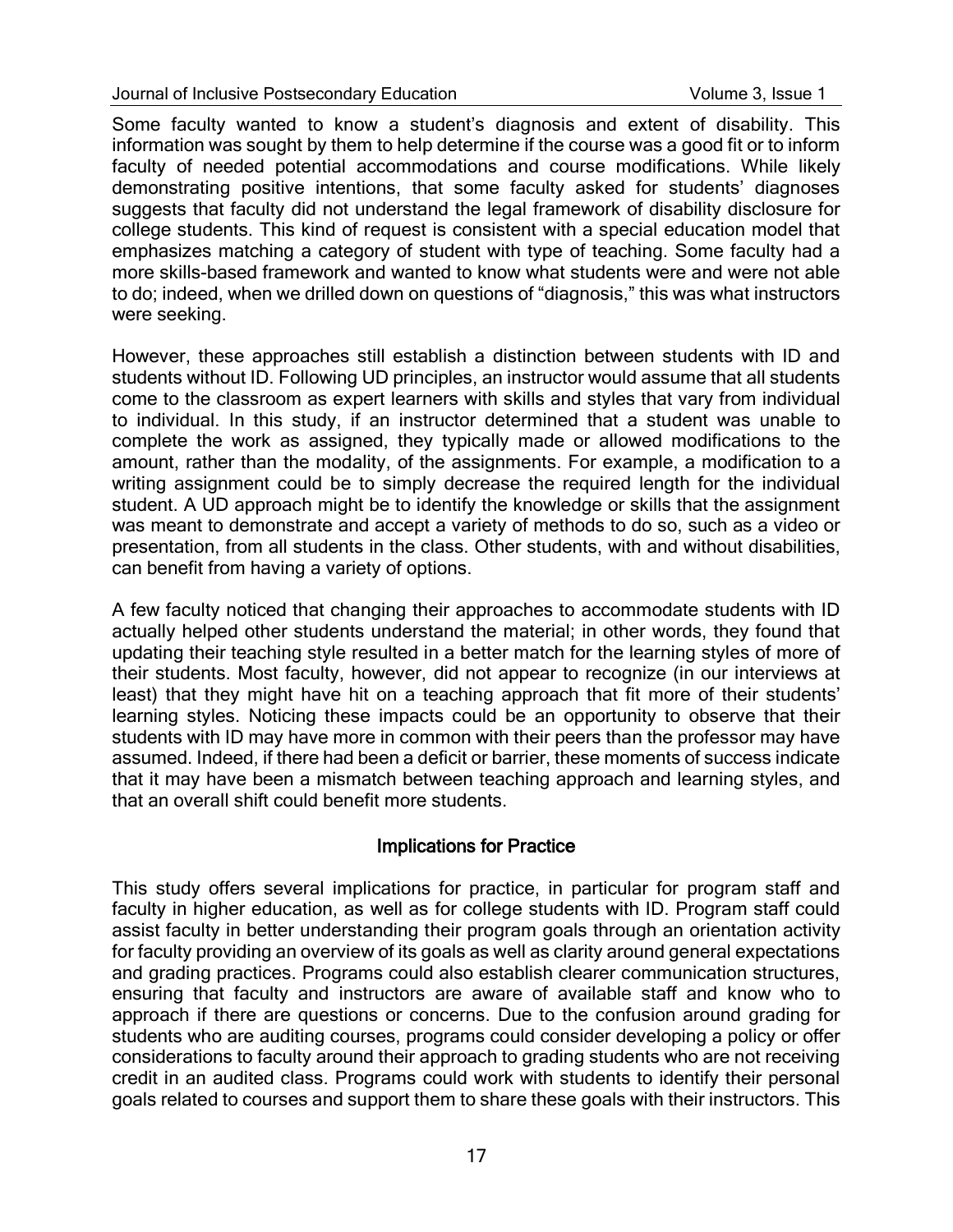may help to alleviate confusion held by faculty and lead to an improved student experience.

Faculty who are interested in better understanding how to support learners with ID can seek out training in a framework such as Universal Design for Learning (UDL), which can help broaden educational inclusion not just for students with intellectual and other disabilities, but for students with a wide range of learning styles and abilities, and linguistic, cultural, and socioeconomic backgrounds (Bassuk et al., 2017; Evmenova, 2018; Love et al., 2019). With this training in hand, faculty can create accessible course materials, minimizing the need for individual accommodations (Scott et al., 2003). Faculty may also connect with other faculty who teach inclusive courses. Faculty who had other contact with fellow instructors found that helpful, especially one professor who reflected on the advantages of team-teaching an inclusive course with a colleague. Program staff can help facilitate this by convening a working group, message board, or other way for faculty to communicate with each other, or perhaps assign an experienced faculty member as a mentor. As faculty gain confidence and gather ideas for improving their teaching, it could be beneficial to have other instructors and program staff to collaborate on problem-solving, share lessons learned, and provide new ideas.

Another implication from this study involves the level of faculty knowledge about disability disclosure. Disability services offices at IHEs may consider providing faculty further training about disability and disclosure (such as a "Disability 101"). This might include basic information about disability in general, and more specifically about intellectual disability, including language and etiquette, disability rights, self-disclosure, the ADA and IDEA, and self-advocacy. Studies have identified additional training needs such as students' rights under various laws and faculty's corresponding obligations to meet students' needs (Bigaj et al., 1999; Murray et al., 2009). Program staff could contribute content or deidentified examples for these kinds of trainings and facilitate faculty access.

Another important implication of this study relates to students with ID and those who support them. Throughout the interviews, faculty spoke of wanting more information from the program about the students with ID enrolled in their classes. At times, this information was provided by a peer mentor, but there was little expectation that the student with ID would self-disclose and directly provide information to the faculty. For other college students with disabilities, self-disclosure and self-advocacy are expected. These students disclose their disability to the disability support office on campus and then request accommodations from the instructor for each of their classes. College students with ID can be offered the same opportunity to self-advocate, explaining their learning strengths and needs in the classroom. Program staff may need to empower and equip students with ID with skills for being able to speak directly to their instructors and to request accommodations, with support as needed. Program staff can also convey these expectation to faculty so that questions about a student's needs are directed first to the student and not to others.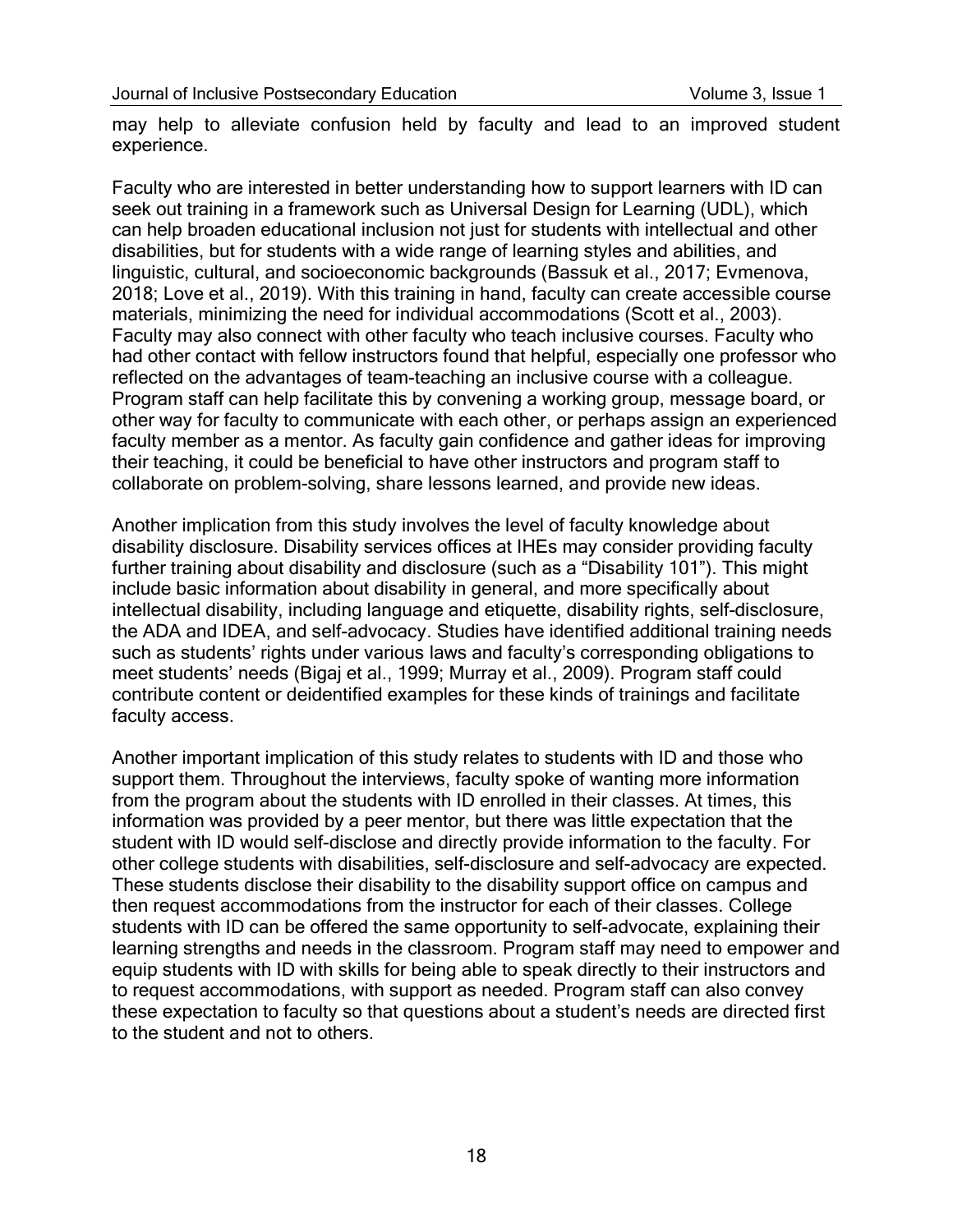#### Implications for Research

A number of implications for future research are evident from our findings. First, the findings of this study were based on the experiences of a relatively small number of faculty from federally funded programs teaching students with ID who were auditing courses. Future studies may consider reaching out to a larger sample of experienced faculty from more programs, in particular those that have not received federal funding as a TPSID, and ensuring that faculty have provided instruction to students seeking credit. Future studies could extend their focus to include interviews with faculty, corresponding program staff, peer mentors, and students with ID to gain a richer understanding of the roles of each group and how the academic experience could be improved.

Second, a better understanding is needed about existing practices for orienting faculty to the structures and expectations of postsecondary programs for students with ID and the concepts and practices of effective instruction. Future research could gather and compare orientation approaches and determine effective instructional strategies.

Third, programs and faculty seemed to rely heavily on college students without ID in the role of peer mentors. Further examination of this role, and the experiences of those serving in this role, would provide important information about their duties, tasks, and responsibilities. It could also add to the body of research on the effectiveness of peer mentors as support systems for college students with ID. For example, are peer mentors effective in bridging the gap between student abilities and the demands of inclusive courses? This research would provide important information to help guide the supports provided by postsecondary education programs to students with ID.

Finally, there is a need for future research about and by students with ID themselves to gain a deeper understanding of their experience in college classes. More traditional research methods, both quantitative and qualitative, could be employed to examine the supports that students with ID need to advocate for accommodations in their classes, and what additional supports are useful for them within and outside the classroom. Such research would help to inform the training provided by program staff to faculty and would ultimately lead to a more effective academic experience for students with ID enrolled in college courses. Additionally, extending our learning from these traditional approaches, future research could employ a participatory action approach, allowing students to conduct and share research on their own college experiences, which could shed additional light on their perceptions of effective instruction and needed or unneeded supports.

#### **Limitations**

Some of the limitations of this study relate to the sample. First, the study included 10 faculty members, which is a small sample size. Additionally, the students being instructed by participating faculty were taking courses using an audit option, which, as described in the findings, creates additional considerations in terms of course expectations and grading. This may have skewed the perspectives of our participants. The faculty also were selected from IHE programs that had received grant funding from the Office of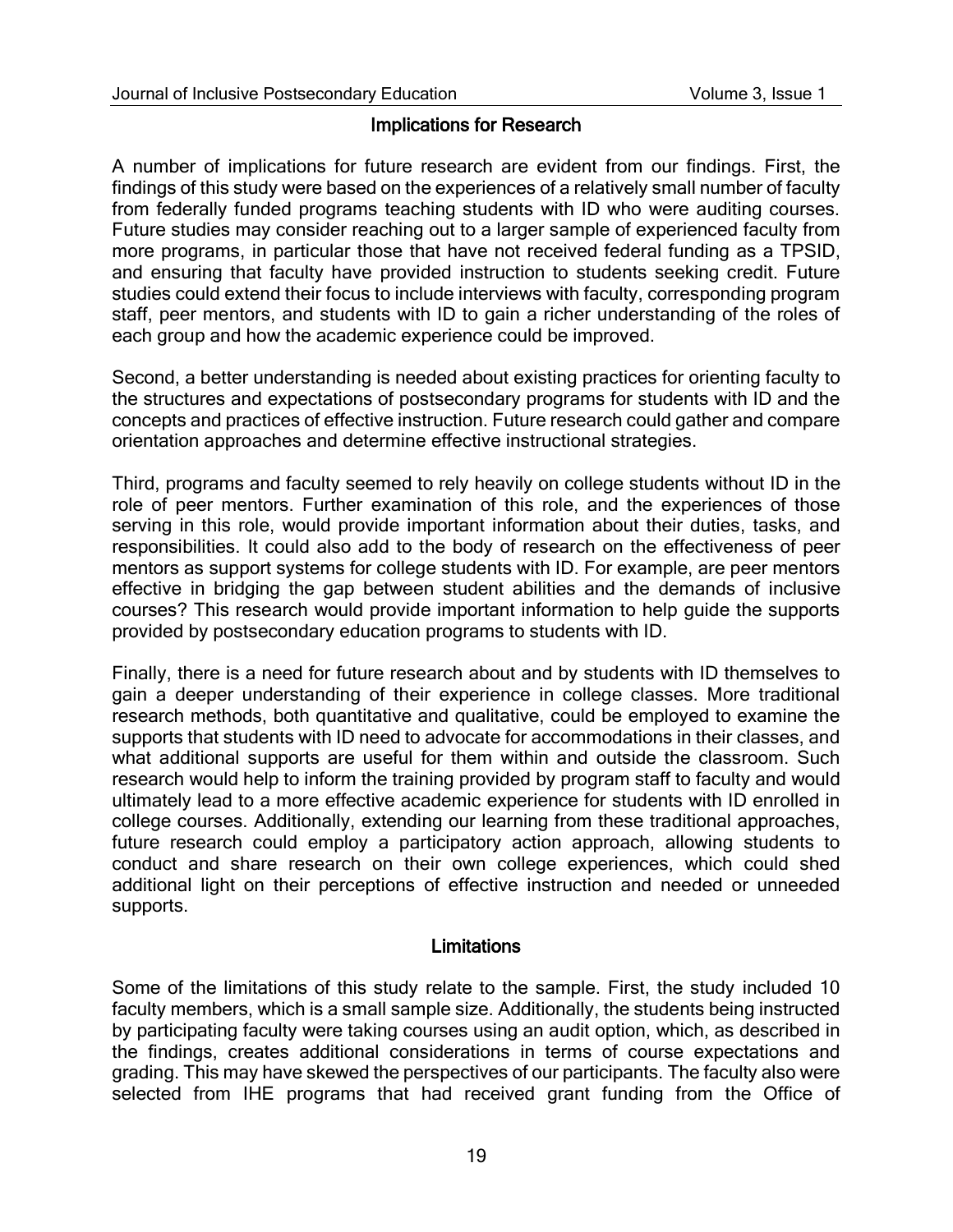Postsecondary Education, which could have influenced the practices used by the program to facilitate academic inclusion. Faculty teaching at programs without federal resources and oversight may have different experiences. However, our study findings aligned with findings from other studies on faculty working at non-TPSIDs; therefore, the challenges these programs face regarding faculty may be less about funding (or resources) and more programmatic and philosophical in nature.

Furthermore, most of the faculty included in the study had disability experience in their background, which may have influenced their perspectives on the experience of instructing college students with ID. The approach and attitudes of these instructors may not be representative of all higher-education faculty instructing college students with ID. Our study also did not include other relevant perspectives, including those of program staff, students with ID, peer mentors, or other college students without ID.

### **Conclusion**

The knowledge and attitudes of faculty and instructors greatly influence the experiences of all college students, including college students with ID. As the number of institutions of higher education enrolling students with ID grows, ensuring that faculty understand the expectations and anticipated outcomes of these learning experiences is vital. Our study findings demonstrate a willingness on the part of faculty to welcome students with ID into their classrooms, but also an uncertainty about how to approach instruction, supports, grading and communication. Continued focus is needed to ensure that faculty have the necessary information to effectively teach students with ID and help them, like they do other college students, achieve their academic goals in higher education.

#### References

Americans With Disabilities Act, 42 U.S.C. §12101 et seq. (1990).

- Bassuk, E. L., Latta, R. E., Sember, R., Raja, S., & Richard, M. (2017). Universal Design for underserved populations: Person-centered, recovery-oriented and trauma informed. Journal of Health Care for the Poor and Underserved, 28(3), 896–914. https://doi.org/10.1353/hpu.2017.0087
- Bigaj, S. J., Shaw, S. F., & McGuire, J. M. (1999). Community-technical college faculty willingness to use and self-reported use of accommodation strategies for students with learning disabilities. Journal for Vocational Special Needs Education, 21(2), 3–14.
- Bonati, M. L., Chapman, B., Stenberg, J., Towers, L., & Werkhoven, T. (2019). Lecturers' perspectives on being involved in teaching students with intellectual disability participating in university courses. In P. O'Brien, M. L. Bonati, F. Gadow, & R. Slee (Eds.), People with intellectual disability experiencing university life: Theoretical underpinnings, evidence and lived experience (pp. 205–216). Brill Sense.
- Burgin, E. C., DeDiego, A. C., Gibbons, M. M., & Cihak, D. F. (2017). "Smiling and ready to learn:" A qualitative exploration of university audit classroom instructors' experience with students with intellectual disabilities. Journal of Postsecondary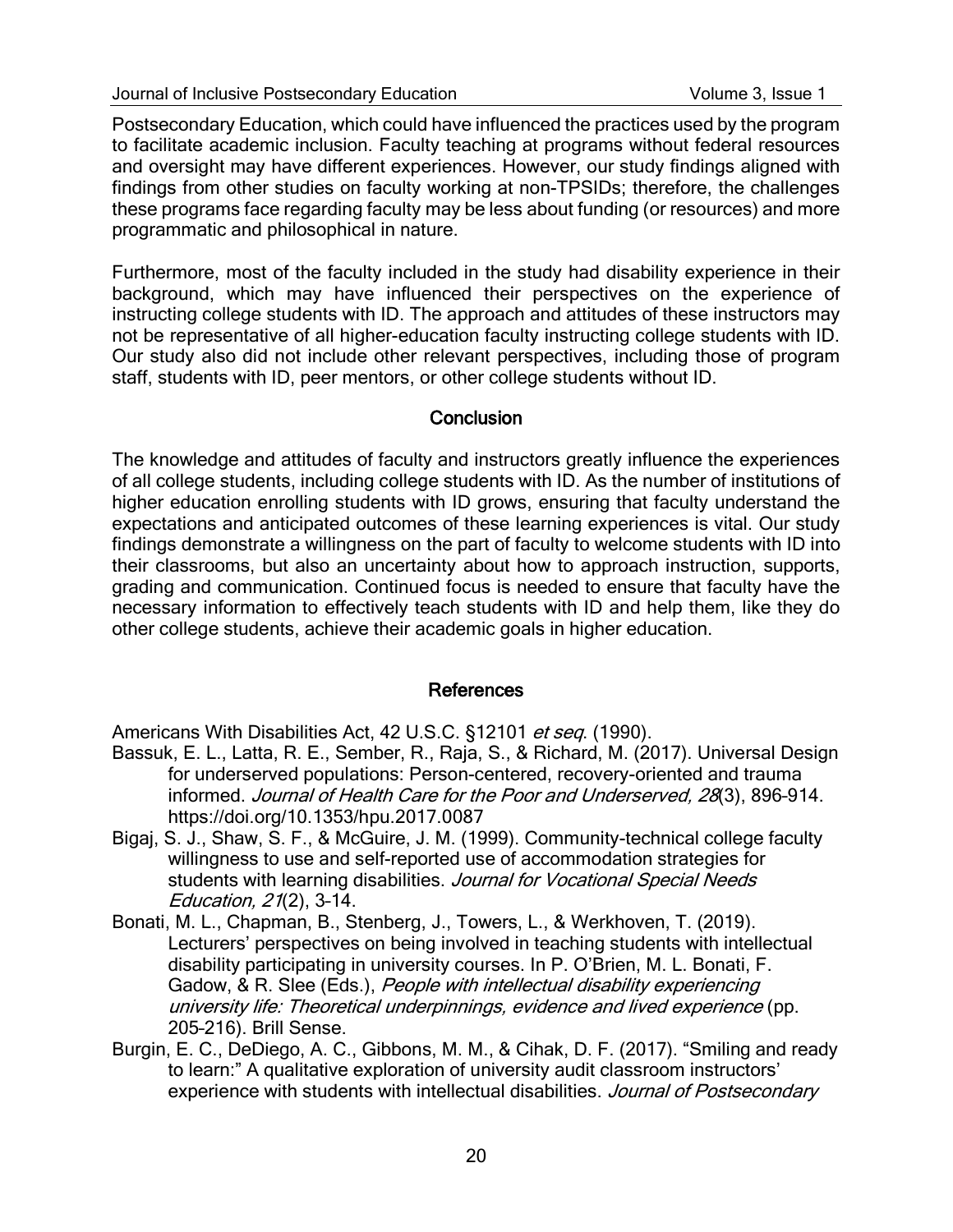Education and Disability, 30(4), 359-372.

- Carter, E. W., Gustafson, J. R., Mackay, M. M., Martin, K. P., Parsley, M. V., Graves, J., Day, T. L., McCabe, L. E., Lazarz, H., McMillan, E. D., Schiro-Geist, C., Williams, M., Beeson, T., & Cayton, J. (2019). Motivations and expectations of peer mentors within inclusive higher education programs for students with intellectual disability. Career Development and Transition for Exceptional Individuals, 42(3), 168–178. https://doi.org/10.1177/2165143418779989
- Cook, L., Rumrill, P. D., & Tankersley, M. (2009). Priorities and understanding of faculty members regarding college students with disabilities. International Journal of Teaching and Learning in Higher Education, 21(1), 84–96. https://doi.org/10.1177/07419325030240060801
- Dallas, B. K., & Sprong, M. E. (2015). Assessing faculty attitudes toward Universal Design instructional techniques. Journal of Applied Rehabilitation Counseling, 46(4), 18–28. https://doi.org/10.1891/0047-2220.46.4.18
- Dallas, B. K., Upton, T. D., & Sprong, M. E. (2014). Post-secondary faculty attitudes toward inclusive teaching strategies. Journal of Rehabilitation, 80(2), 12-20.
- Evmenova, A. (2018). Preparing teachers to use Universal Design for learning to support diverse learners. Journal of Online Learning Research, 4(2), 147-171.
- Gaff, J. G., Pruitt-Logan, A. S., Sims, L. B., & Denecke, D. D. (2003). Preparing future faculty in the humanities and social sciences. Council of Graduate Schools, Association of American Colleges and Universities.
- Gibbons, M. M., Cihak, D. F., Mynatt, B., & Wilhoit, B. E. (2015). Faculty and student attitudes toward postsecondary education for students with intellectual disabilities and autism. Journal of Postsecondary Education and Disability, 28(2), 149-162.
- Gilson, C. B., Gushanas, C. M., Li, Y.-F., & Foster, K. (2020). Defining inclusion: Faculty and student attitudes regarding postsecondary education for students with intellectual and developmental disabilities. *Intellectual and Developmental* Disabilities, 58(1), 65–81. https://doi.org/10.1352/1934-9556-58.1.65
- Grigal, M., Hart, D., Papay, C., Smith, F. A., Domin, D., & Lazo, R. (2019). Year four annual report of the TPSID model demonstration projects (2018–2019). University of Massachusetts Boston, Institute for Community Inclusion.
- Grigal, M., Hart, D., Smith, F. A., Domin, D., & Weir, C. (2016). Think college national coordinating center: Annual report on the transition and postsecondary programs for students with intellectual disabilities (2014–2015). University of Massachusetts Boston, Institute for Community Inclusion.
- Grigal, M., Madaus, J., Dukes, L., & Hart, D. (2018). Navigating the transition from high school to college for students with disabilities. Routledge.
- Grigal, M., Papay, C., Hart, D., & Weir, C. (in press). Characteristics of higher education programs enrolling students with intellectual disability in the United States in 2019.
- Hansen, K. D., & Dawson, D. L. (2019). "We can do better": Community college faculty preparedness for teaching students with learning disabilities. Journal of Diversity in Higher Education. https://doi.org/10.1037/dhe0000142
- Hartmann, E. (2015). Universal Design for Learning (UDL) and learners with severe support needs. International Journal of Whole Schooling, 11(1), 54-67.
- Higher Education Opportunity Act, Pub. L. No. 110-315 § 122 STAT. 3078 (2008).
- Hinz, S. E., Arbeit, C. A., & Bentz, A. (2017). Characteristics and outcomes of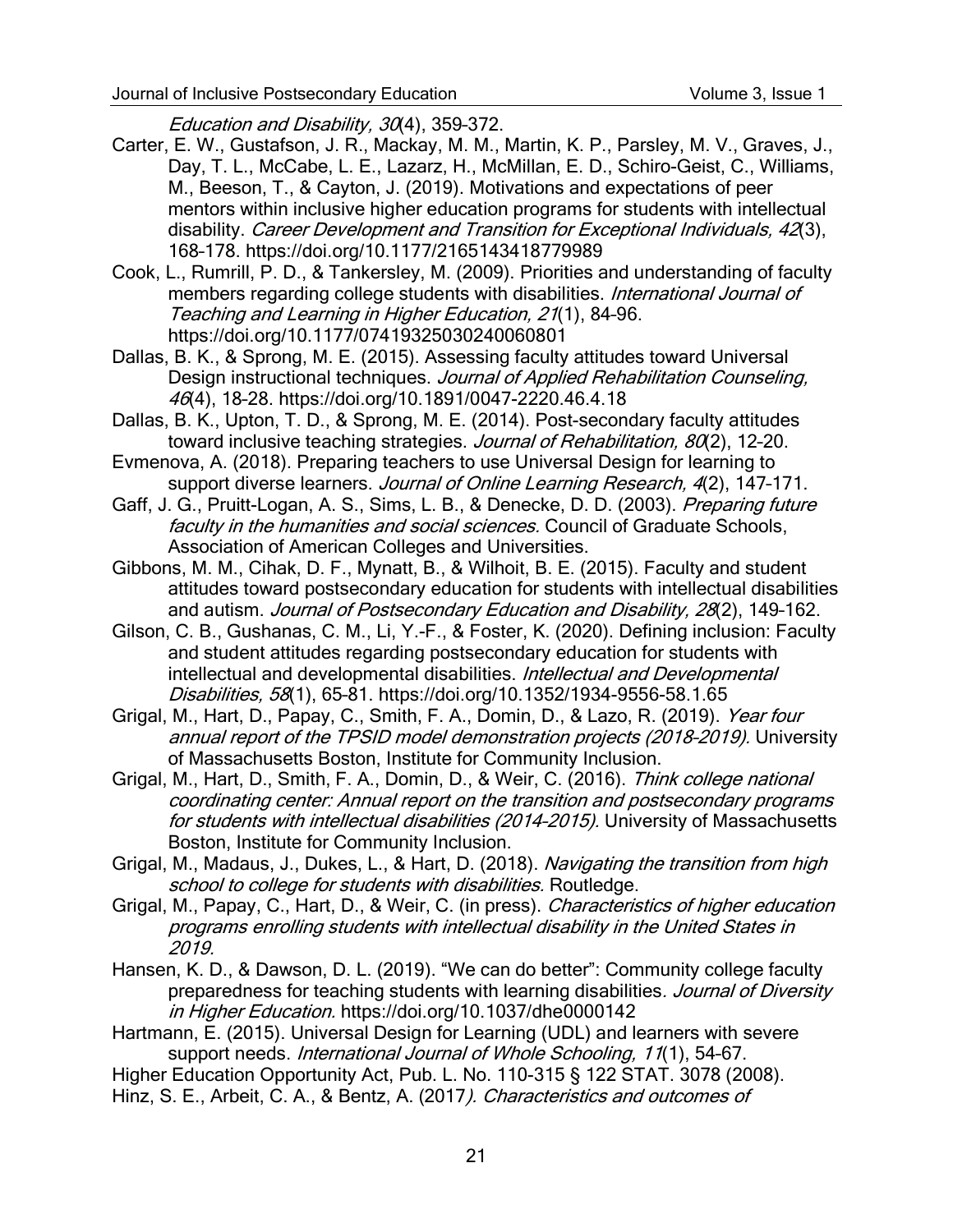undergraduates with disabilities (NCES 2018-432). National Center for Education Statistics, Institute of Education Sciences, U.S. Department of Education. http://nces.ed.gov/pubsearch/pubsinfo.asp?pubid=2018432

- Jones, M. M., Harrison, B., Harp, B., & Sheppard-Jones, K. (2016). Teaching college students with intellectual disability: What faculty members say about the experience. *Inclusion, 4*(2), 89-108. https://doi.org/10.1352/2326-6988-4.2.89
- Kleinert, H. L., Jones, M. M., Sheppard-Jones, K., Harp, B., & Harrison, E. M. (2012). Students with intellectual disabilities going to college? Absolutely! TEACHING Exceptional Children, 44(5), 26–35. https://doi.org/10.1177/004005991204400503
- Li, Y.-F. (2020). University faculty attitudes and actions toward universal design: A literature review. Journal of Inclusive Postsecondary Education, 2(1), Article 1. https://doi.org/10.13021/jipe.2020.2531
- Lipka, O., Khouri, M., & Shecter-Lerner, M. (2019). University faculty attitudes and knowledge about learning disabilities. Higher Education Research & Development, 1–15. https://doi.org/10.1080/07294360.2019.1695750
- Lombardi, A. R., & Murray, C. (2011). Measuring university faculty attitudes toward disability: Willingness to accommodate and adopt Universal Design principles. Journal of Vocational Rehabilitation, 34(1), 43-56. https://doi.org/10.3233/JVR-2010-0533
- Lombardi, A. R., Murray, C., & Gerdes, H. (2011). College faculty and inclusive instruction: Self-reported attitudes and actions pertaining to Universal Design. Journal of Diversity in Higher Education, 4(4), 250–261. https://doi.org/10.1037/a0024961
- Love, M. L., Baker, J. N., & Devine, S. (2019). Universal Design for learning: Supporting college inclusion for students with intellectual disabilities. Career Development and Transition for Exceptional Individuals, 42(2), 122–127. https://doi.org/10.1177/2165143417722518
- Madaus, J. W., Gelbar, N., Dukes, L. L., Lalor, A. R., Lombardi, A., Kowitt, J., & Faggella-Luby, M. N. (2018). Literature on postsecondary disability services: A call for research quidelines. Journal of Diversity in Higher Education, 11(2), 133-145. https://doi.org/10.1037/dhe0000045
- Meyer, A., Rose, D. H., & Gordon, D. (2014). CAST: Universal Design for learning: Theory & practice. CAST Professional Publishing. http://udltheorypractice.cast.org/home
- Mock, M., & Love, K. (2012). One state's initiative to increase access to higher education for people with intellectual disabilities. Journal of Policy & Practice in Intellectual Disabilities, 9(4), 289–297. https://doi.org/10.1111/jppi.12006
- Murray, C., Lombardi, A., Wren, C. T., & Keys, C. (2009). Associations between prior disability-focused training and disability-related attitudes and perceptions among university faculty. Learning Disability Quarterly, 32(2), 87-100. https://doi.org/10.2307/27740359
- Newman, L. A., & Madaus, J. W. (2015). Reported accommodations and supports provided to secondary and postsecondary students with disabilities: National perspective. Career Development and Transition for Exceptional Individuals, 38(3), 173–181. https://doi.org/10.1177/2165143413518235
- O'Connor, B., Kubiak, J., Espiner, D., & O'Brien, P. (2012). Lecturer responses to the inclusion of students with intellectual disabilities auditing undergraduate classes.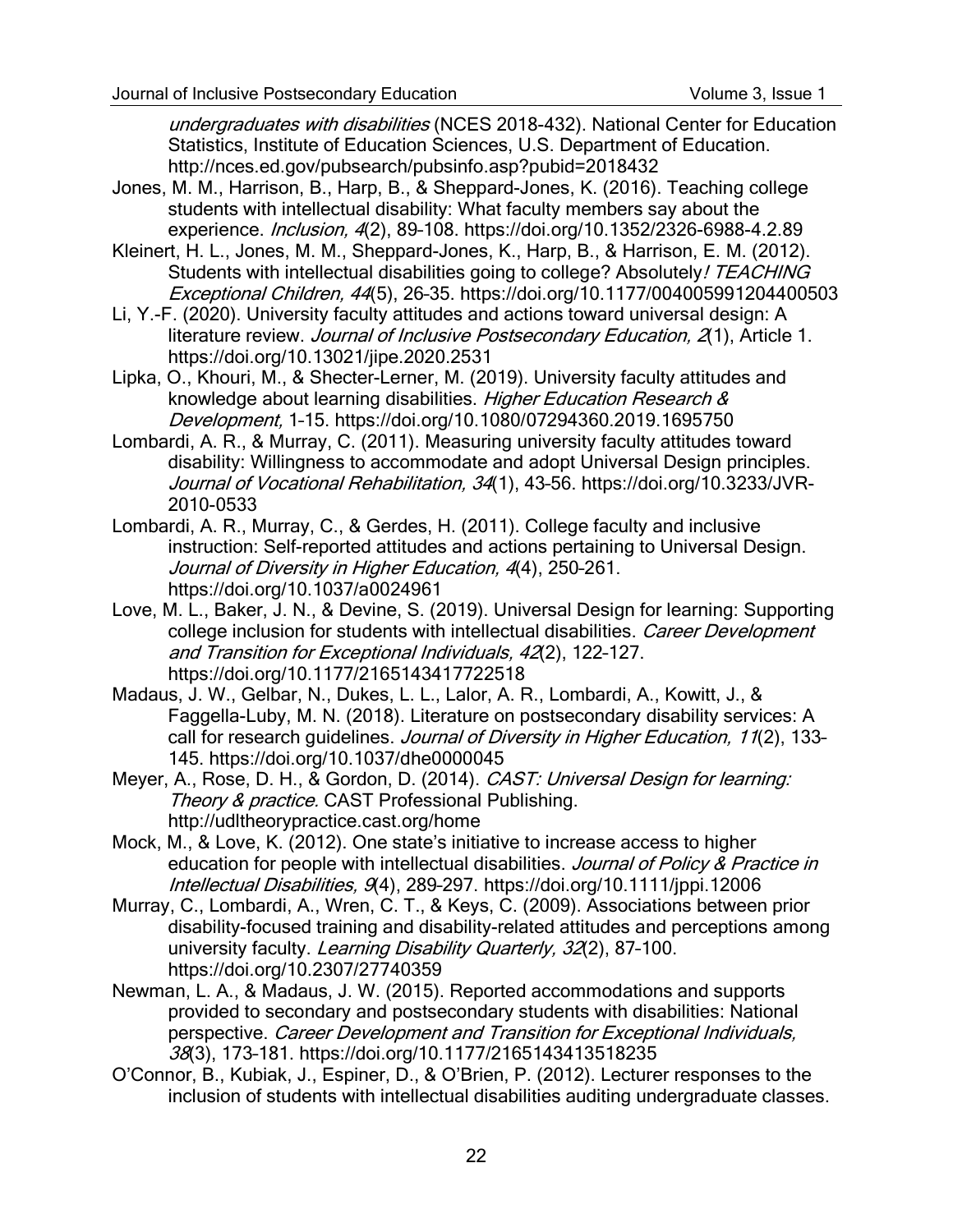Journal of Policy and Practice in Intellectual Disabilities, 9(4), 247-256. Rehabilitation Act, Public Law 93-112, 87 Statute 355 (1973).

- Robinson, T. E., & Hope, W. C. (2013). Teaching in higher education: Is there a need for training in pedagogy in graduate degree programs? Research in Higher Education Journal, 21. https://eric.ed.gov/?id=EJ1064657
- Ryan, S. M., Nauheimer, J. M., George, C. L., & Dague, E. B. (2017). "The most defining experience": Undergraduate university students' experiences mentoring students with intellectual and developmental disabilities. Journal of Postsecondary Education and Disability, 30(3), 283-298.
- Scott, S. S., McGuire, J. M., & Foley, T. E. (2003). Universal Design for Instruction: A framework for anticipating and responding to disability and other diverse learning needs in the college classroom. Equity & Excellence in Education, 36(1), 40-49. https://doi.org/10.1080/10665680303502
- Sniatecki, J. L., Perry, H. B., & Snell, L. H. (2015). Faculty attitudes and knowledge regarding college students with disabilities. Journal of Postsecondary Education and Disability, 28(3), 259–275.
- Think College. (2020). Post-secondary education updates. https://thinkcollege.net/college-search
- U.S. Department of Education, National Center for Education Statistics. (2019). Digest of Education Statistics, 2017 (NCES 2018-070, Table 311.10). U.S. Government Printing Office. https://nces.ed.gov/programs/digest/d17/tables/dt17\_311.10.asp
- Vaughan, M., & Henderson, A. (2016). Exceptional educators: A collaborative training partnership for the inclusion of students with Down's syndrome. Support for Learning, 31(1), 46–58. https://doi.org/10.1111/1467-9604.12113
- Vogel, S. A., Holt, J. K., Sligar, S., & Leake, E. (2008). Assessment of campus climate to enhance student success. Journal of Postsecondary Education and Disability, *21*(1), 15-31.
- Wurgler, E., VanHeuvelen, J. S., Rohrman, S., Loehr, A., & Grace, M. K. (2014). The perceived benefits of a preparing future faculty program and its effect on job satisfaction, confidence, and competence. Teaching Sociology, 42(1), 50-60. https://doi.org/10.1177/0092055X13507782